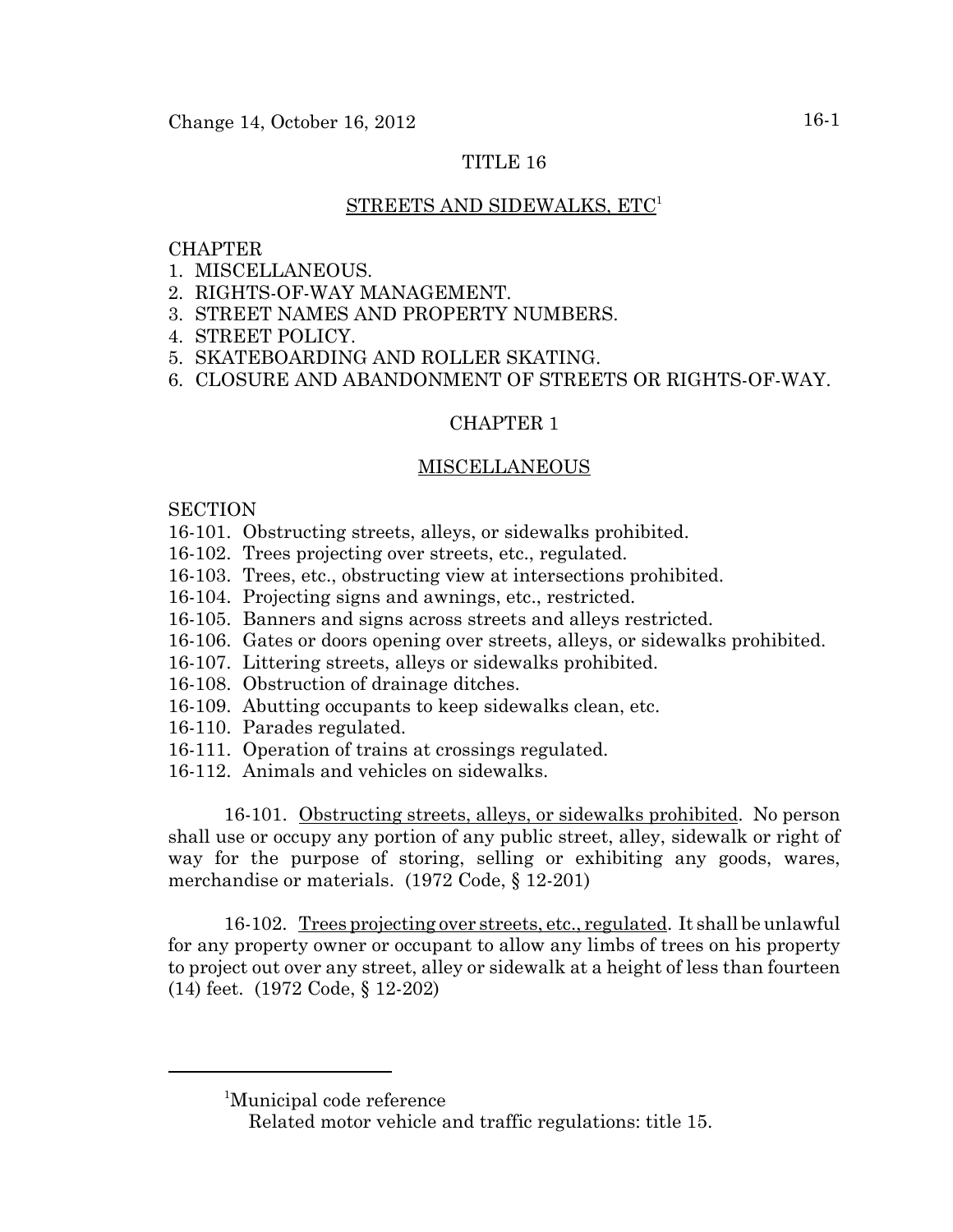16-103. Trees, etc., obstructing view at intersections prohibited. It shall be unlawful for any property owner or occupant to have or maintain on his property any fence, tree, hedge or billboard which prevents persons driving vehicles on public streets or alleys from obtaining a clear view of traffic when approaching an intersection. The above mentioned obstructions shall not be above two (2) feet in height and shall not be allowed within fifty (50) feet from the center line of any street. The aforementioned is not applicable to buildings or their appendages or retaining walls. (1972 Code, § 12-203)

16-104. Projecting signs and awnings, etc., restricted. Signs, awnings, or other structures which project over any street or other public way shall be erected subject to the requirements of the building code.<sup>1</sup> (1972 Code, § 12-204)

16-105. Banners and signs across streets and alleys restricted. It shall be unlawful for any person to place or have placed any banner or sign across any public street or alley except when expressly authorized by the governing body. (1972 Code, § 12-205)

16-106. Gates or doors opening over streets, alleys, or sidewalks prohibited. It shall be unlawful for any person owning or occupying property to allow any gate or door to swing open upon or over any street, alley or sidewalk. (1972 Code, § 12-206)

16-107. Littering streets, alleys or sidewalks prohibited. It shall be unlawful for any person to litter, place, throw, or allow to fall on any street, alley or sidewalk any refuse, glass, tacks, sweepings, or other objects or materials which are unsightly or which obstruct or tend to limit or interfere with the use of such public ways and places for their intended purposes. Trucks are expressly required to be so loaded or covered that sand, gravel, or other materials being transported will not be allowed to fall or be blown into any public way or place. (1972 Code, § 12-207)

16-108. Obstruction of drainage ditches. It shall be unlawful for any person to permit or cause the obstruction of any drainage ditch in any public right of way. (1972 Code, § 12-208)

16-109. Abutting occupants to keep sidewalks clean, etc. The occupants of property abutting on a sidewalk are required to keep the sidewalk clean. Also, immediately after a snow or sleet, such occupants are required to remove all accumulated snow and ice from the abutting sidewalk. (1972 Code, § 12-209)

<sup>1</sup> Municipal code reference

Building code: title 12, chapter 1.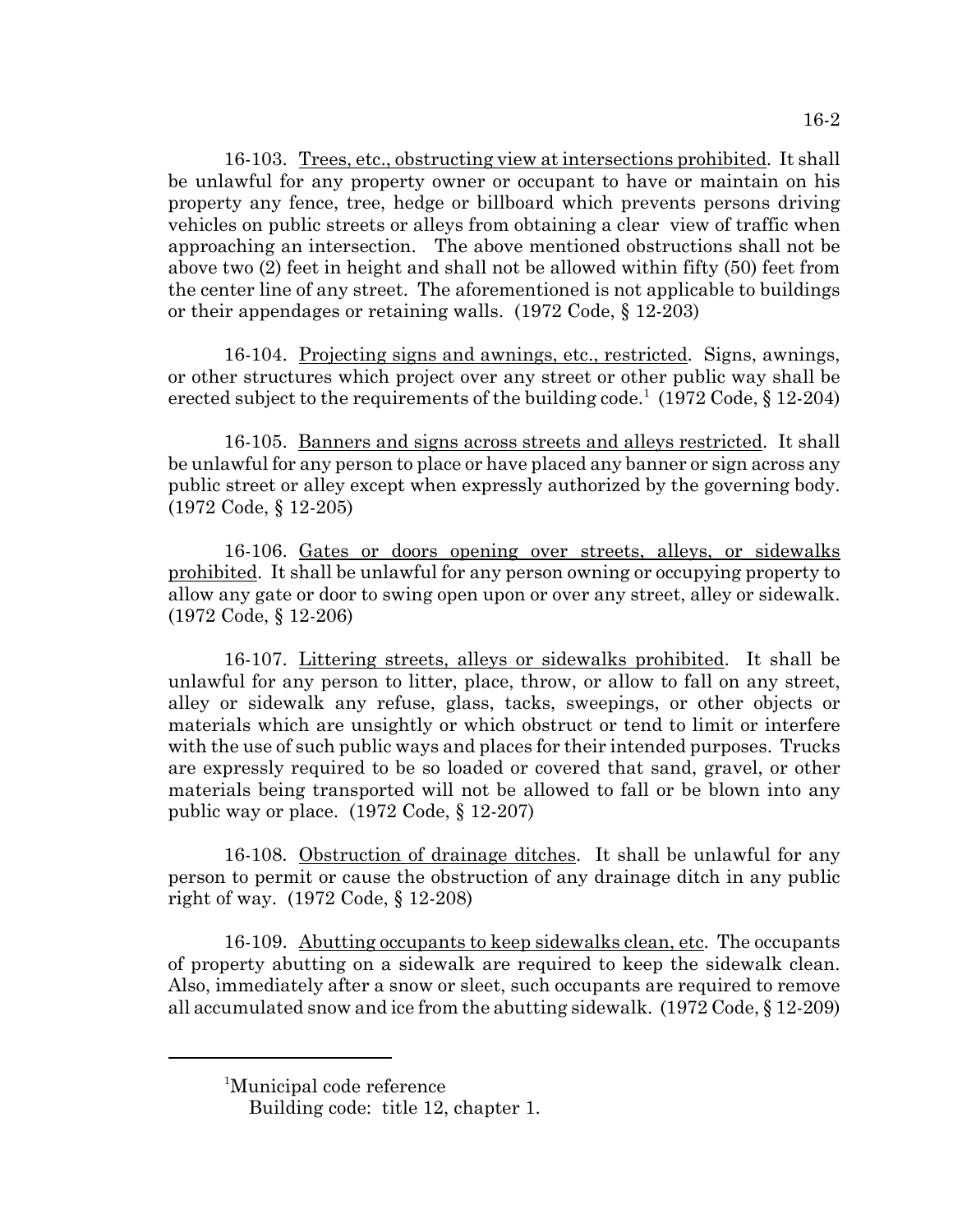16-110. Parades regulated. It shall be unlawful for any club, organization or similar group to hold any meeting, parade, demonstration or exhibition on the public streets without some responsible representative first securing a permit from the chief of police. No permit shall be issued by the chief of police unless such activity will not unreasonably interfere with traffic and unless such representative shall agree to see to the immediate cleaning up of all litter which shall be left on the streets as a result of the activity. Furthermore, it shall be unlawful for any person obtaining such a permit to fail to carry out his agreement to immediately clean up the resulting litter. (1972 Code, § 12-210; as amended by Ord. #866, § 1, Jan. 2000)

16-111. Operation of trains at crossings regulated. No person shall operate any railroad train across any street or alley without giving a warning of its approach as required by state law. It shall be unlawful to stop a railroad train so as to block or obstruct any street or alley for a period of more than five (5) consecutive minutes. (1972 Code, § 12-211, modified)

16-112. Animals and vehicles on sidewalks. It shall be unlawful for any person to ride, lead or tie any animal, or ride, push, pull or place any vehicle across or upon any sidewalk in such manner as to unreasonably interfere with or inconvenience pedestrians using the sidewalk. It shall also be unlawful for any person to knowingly allow any minor under his control to violate this section. (1972 Code, § 12-212)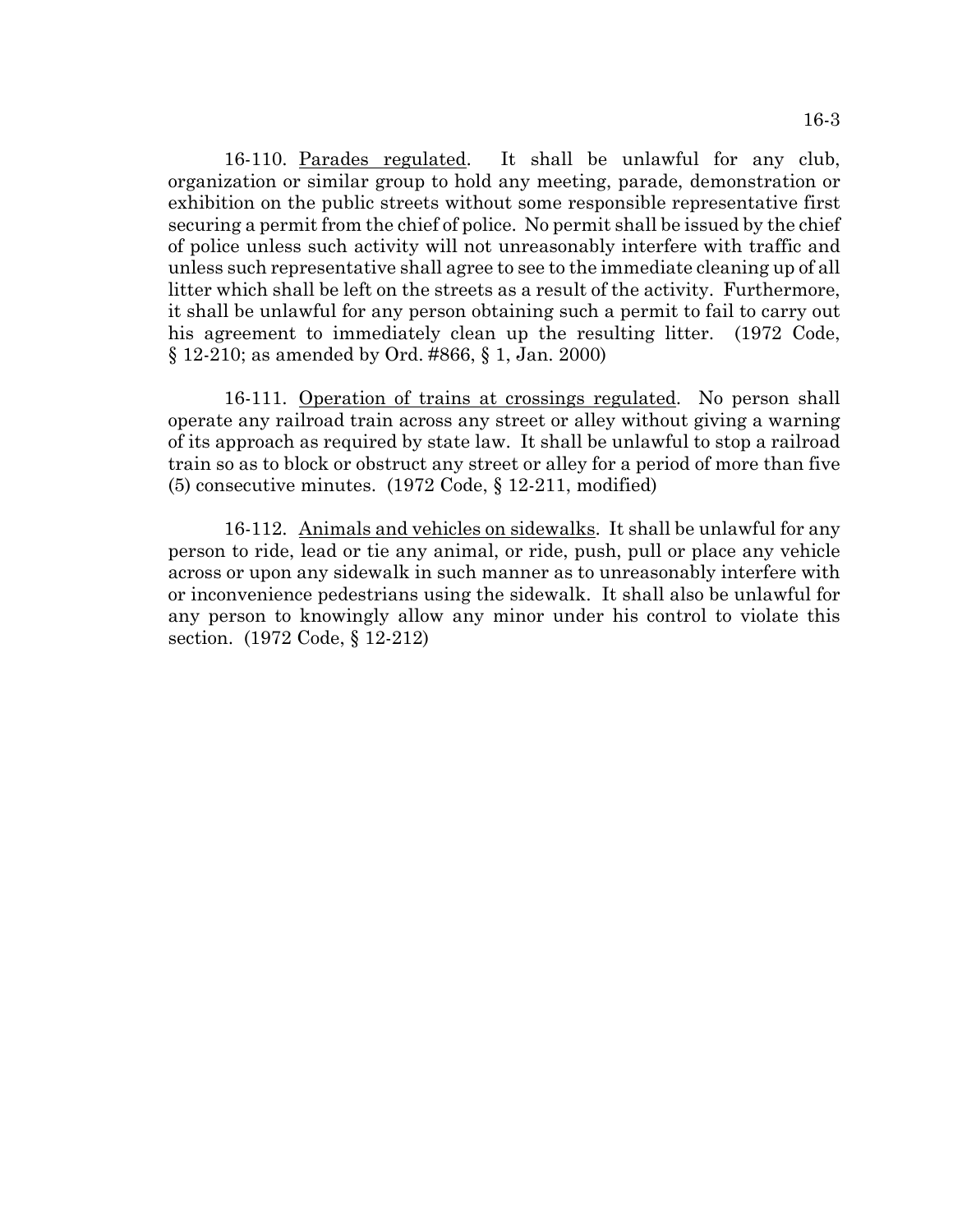#### RIGHTS- OF-WAY MANAGEMENT

#### **SECTION**

- 16-201. Intent and purpose.
- 16-202. Permit required.
- 16-203. Applications.
- 16-204. Failure to apply.
- 16-205. Fee.
- 16-206. Deposit.
- 16-207. Manner of excavating--barricades, signage, and lights.
- 16-208. Restoration of public rights-of-way.
- 16-209. Existing facilities in rights-of-way.
- 16-210. Perpetual care.
- 16-211. Inspection.
- 16-212. Specifications.
- 16-213. Insurance.
- 16-214. Indemnification.
- 16-215. Time limits.
- 16-216. Supervision.
- 16-217. Stop work order.
- 16-218. Facility relocation.
- 16-219. Violation and penalty.

16-201. Intent and purpose. In order to provide for the public health, safety and welfare of the citizens of the City of Athens, as well as to ensure the structural integrity of the city's streets and related infrastructures; to minimize the disruption to the traveling public; and to ensure the costs incurred by the city to maintain, and manage the rights-of-way and that they are properly allocated among the various users of the rights-of-way, the city hereby establishes standards for authorizing and managing the placement of facilities in rights-of-way; performing installation, maintenance, and other work in the rights-of-way; and appropriately recovering costs incurred by the city related to such activities. (1972 Code, § 12-101, as replaced by Ord. #906, Feb. 2003)

16-202. Permit required. (1) It shall be unlawful for any person, firm, corporation, public or private utility, association, or others to make any cut or excavation in any street, curb, sidewalk, alley, or public rights-of-way, or to tunnel under any street, sidewalk, curb, alley, or public rights-of-way in the city without having first obtained a rights-of-way construction permit, as herein required, and without complying with the provisions of this chapter; and it shall be unlawful to violate, or to vary from, the terms of any such permit; provided, however, any person maintaining existing pipes, lines, driveways, or other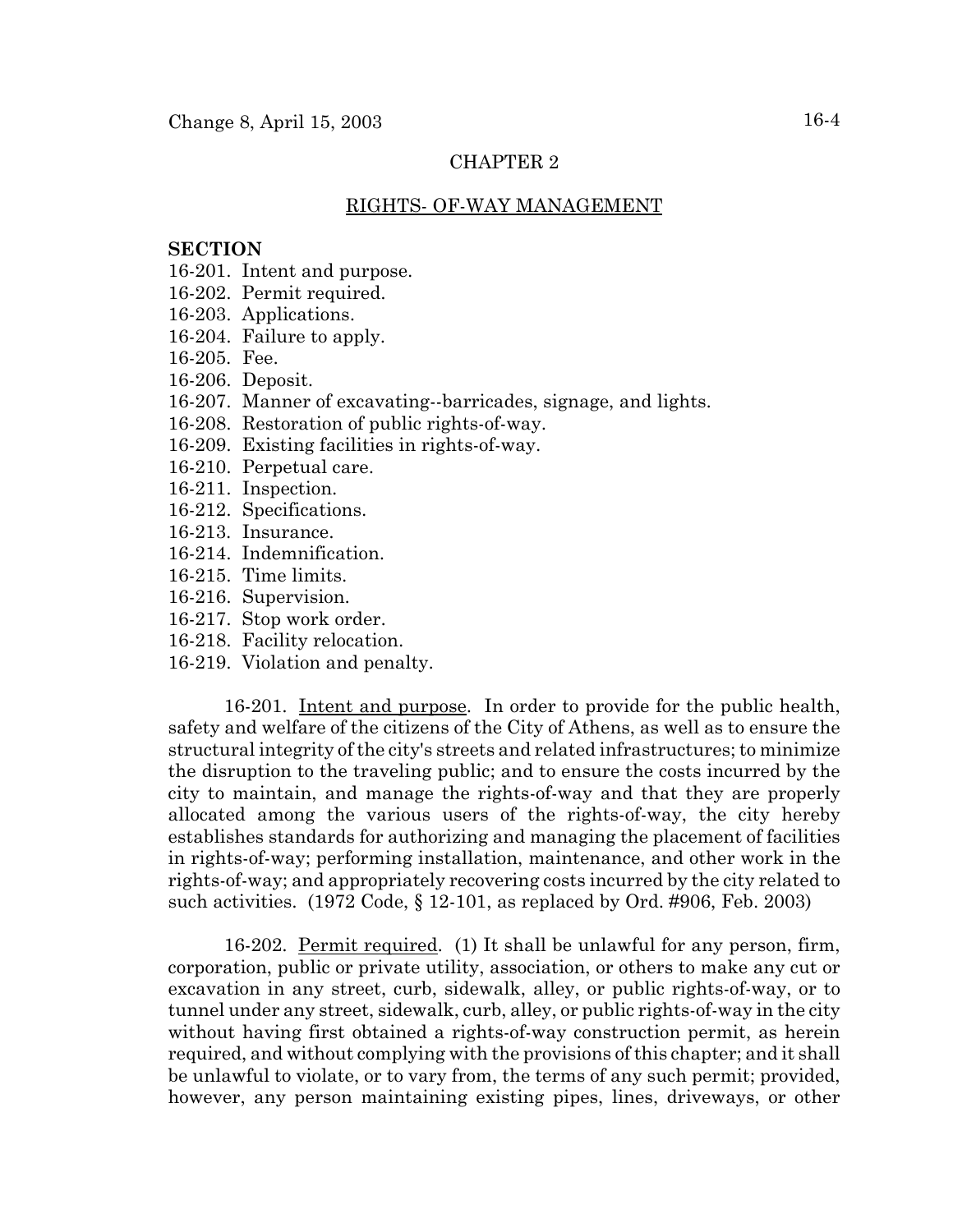facilities in or under the surface of any public rights-of-way may proceed with an opening without a permit when emergency circumstances demand the work to be done immediately, provided the permit could not reasonably and practicably have been obtained beforehand. The person shall thereafter apply for a permit on the first regular business day on which the office of the city manager is open for business, and said permit shall be retroactive to the date when the work was begun; however, the city manager or his designee shall have the authority to waive emergency permits.

(2) No one shall cut, build, or maintain a commercial or residential driveway across a public rights-of-way without first obtaining a rights-of-way construction permit from the city manager or his designee and receiving the necessary lines and grades from the public works department. Such a permit will not be issued when the contemplated driveway is to be so located or constructed as to create an unreasonable hazard to pedestrian and/or vehicular traffic. (1972 Code, § 12-102, as replaced by Ord. #905, Feb. 2003)

16-203. Applications. Applications for such permits shall be made to the city manager, or such person designated by him to receive such applications, and shall include, but not be limited to the following:

- (1) Name of the owner or operator of the facility; and
- (2) A sketch or drawing of the project; and

(3) Dates of the construction activity, the proposed start and stop times and any proposal to temporarily reopen any roadway for any "peak hour" period; and

(4) The names of any known subcontractors working on the proposed project under the applicant's responsibility and authority; and

(5) Proof of payment of all money due the city for rights-of-way construction permit fees and any invoiced cost, loss, damage, or expense suffered by the city as a result of the applicant's prior construction activity including but not limited to any emergency action taken by the city; and

(6) Evidence that the applicant has obtained the insurance coverage required by § 16-214; and

(7) A traffic control plan if traffic is going to be impacted; and

(8) A list of the applicant's emergency providers, including name of company, local contact person, mailing and e-mail address, 24-hour emergency phone number, and pager or fax number. This information shall be kept current by written notice to the public works director.

(9) For major projects, as determined by the public works director the following may be required:

(a) Detailed engineering plans. The plans shall show the location and area of the proposed project, the locations of all existing and proposed equipment and/or facilities, the height and/or depth of the proposed equipment and/or existing facilities, and the spatial relationship with any adjacent infrastructure, rights-of-way line, easement, utility,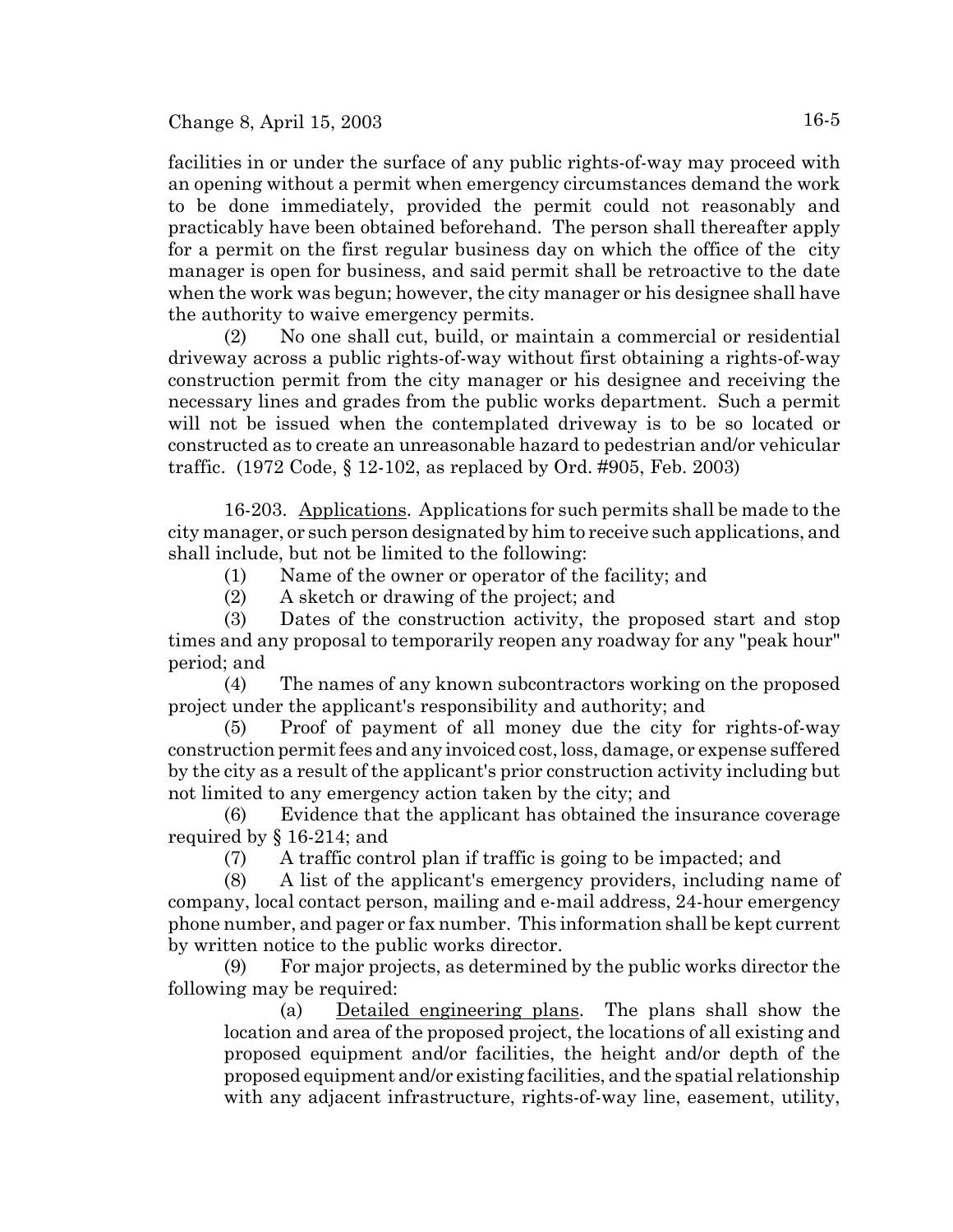and/or other physical features. The plans shall be prepared under the direction of and signed by a registered professional engineer, and shall meet the size and scale as set forth in the department of public works' standard design criteria manual; and

(b) A copy of the engineering plans in an electronic format acceptable to the public works director; and

(c) The applicant shall meet with the public works director for a pre-work conference prior to issuance of a rights-of-way construction permit. (1972 Code, § 12-103, as replaced by Ord. #906, Feb. 2003)

16-204. Failure to apply. Any person that fails to comply with § 16-203 shall be precluded from obtaining any rights-of-way construction permit or performing any further construction within the city's rights-of-way for up to three (3) months from the date of notification, in addition to any monetary penalty imposed by the city. (1972 Code, § 12-104, as replaced by Ord. #906, Feb. 2003)

16-205. Fee . The fee for such rights-of-way construction permits shall be set by resolution as adopted by the Council of the City of Athens. (1972 Code, § 12-105, as replaced by Ord. #906, Feb. 2003)

16-206. Deposit. It shall be the responsibility of the permittee to place with the City of Athens a cash deposit or a surety bond either by the job or activity or on an annual basis. The amount of the deposit shall be determined by the city manager or his designee based upon the size and nature of the permitted work within the rights-of-way. The city may use the deposit to cover its cost should a failure of restoration work occur to the public rights-of-way facility. (1972 Code, § 12-106, as replaced by Ord. #906, Feb. 2003)

16-207. Manner of excavating-- barricades, signage, and lights. Any person, firm, corporation, public or private utility, association, or others making any excavation or tunnel shall do so according to the specifications and standards issued by the City of Athens and must comply with the provisions of the Tennessee Underground Utility Damage Prevention Act (Tennessee Code Annotated, § 65-31-101 et. seq.). Sufficient and proper barricades, signage, and lights shall be maintained to protect persons and property from injury by or because of the excavations being made. If any sidewalk is blocked by any such work, a temporary sidewalk shall be constructed and provided which shall be safe for travel and convenient for users. It shall be the responsibility of the permittee to adhere to the manual on uniform traffic-control devices. (1972 Code, § 12-107, as replaced by Ord. #906, Feb. 2003)

16-208. Restoration of public rights-of-way. Any person, firm, corporation, public or private utility, association or others making any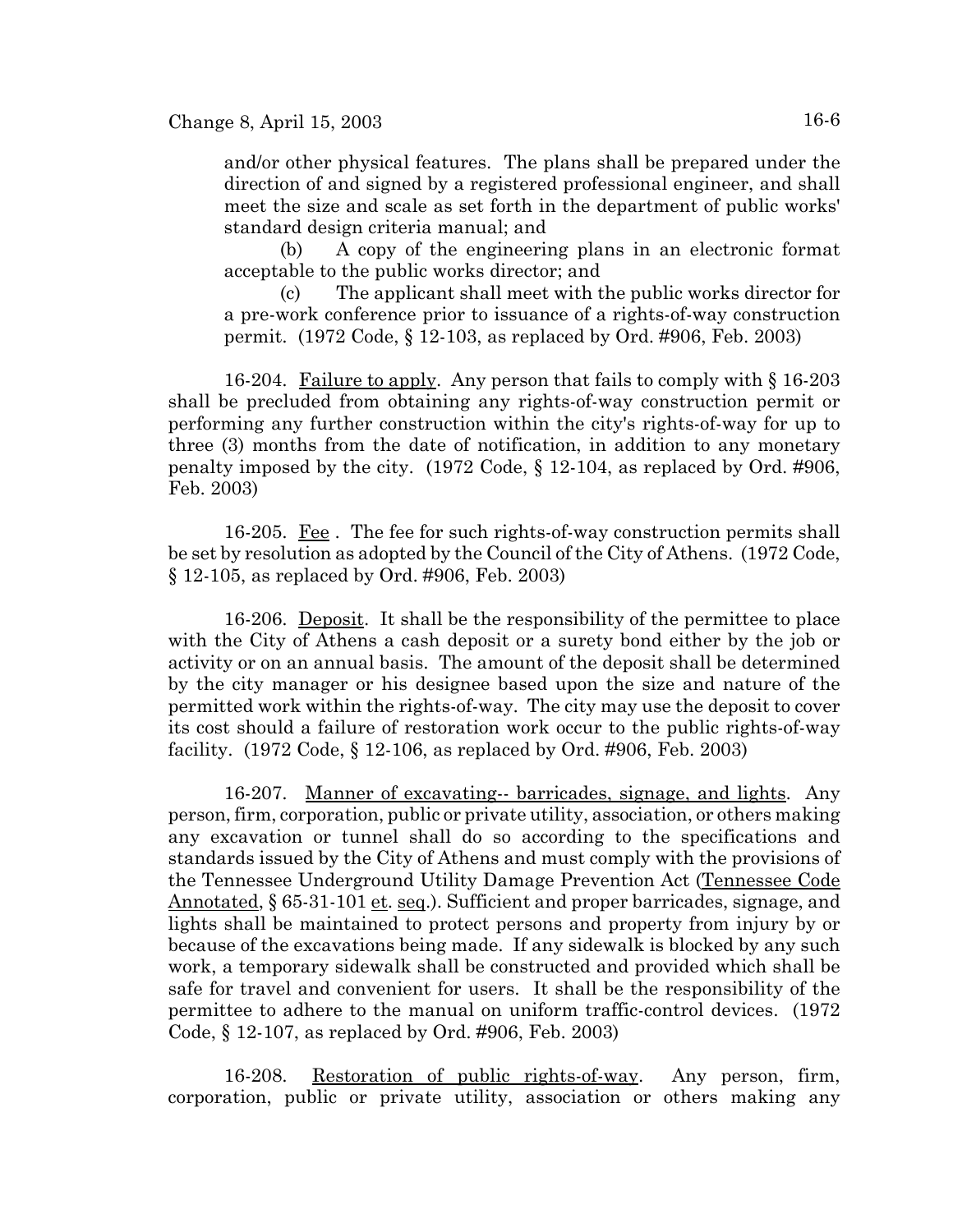excavation or tunnel in or under any street, curb, alley or public rights-of-way in the city shall backfill said street, curb, alley or public rights-of-way and restore the same including final surfacing to city specifications and standards promptly upon the completion of the work for which the excavation or tunnel is made. Final surfacing may be done by the city at the expense of the entity for which the excavation or tunnel is made, if requested, providing that city crews can schedule the work within twenty-four hours of this request. If not, the entity will be required to place final surfacing in accordance with the requirements of this chapter. No excavation or tunnel in or under any street, curb, sidewalk, alley, or public rights-of-way shall be permitted to obstruct the flow of traffic unless the permit holder coordinates with the city public works department and police department and provides a plan to address the impact on traffic flow. In the event final resurfacing cannot be completed immediately after backfilling, the entity shall use temporary resurfacing materials such as coldmix or steel plate or an approved detour around such opening or excavation which would aid the flow of traffic. The detour must be approved by the public works director or his designee prior to establishing any such detour. Such detour routes must be adequately signed and marked according to the manual on uniform traffic-control devices. Maintenance of signage and markings will be the responsibility of the permittee. (1972 Code, § 12-108, as replaced by Ord. #906, Feb. 2003)

16-209. Existing facilities in rights-of-way. Between January 1, 2003 and July 1, 2003 each existing rights-of-way occupant with more than 100 linear feet of facilities shall provide the city the following information:

(1) The name, address, telephone number and form of business of the individual, company or corporation owning facilities within the public rights-ofway of the City of Athens, and the names and addresses of all persons authorized to act on behalf of the individual, company or corporation;

(2) The name, address and telephone number of a responsible person whom the city may notify or contact at any time concerning the rights-of-way occupant's facilities;

(3) A detailed description of the physical facilities owned, operated, managed or leased by the rights-of-way occupant as of January 1, 2003. Detailed description to include, but not be limited to, as built drawings and plans of existing facilities showing the locations of the facilities, including any manholes or overhead poles, the size, type and depth of any conduit or other enclosures, and the relationship of the system to all other existing poles, utilities, sidewalks, pavement, telecommunication facilities, and other improvements within the rights-of-way.

Such information must be submitted in hard copy and, if available, digitally. After July 1, 2003 individuals, companies and corporations who have failed to provide the information required in this section shall be prohibited from making extensions, modifications or improvements to any existing facilities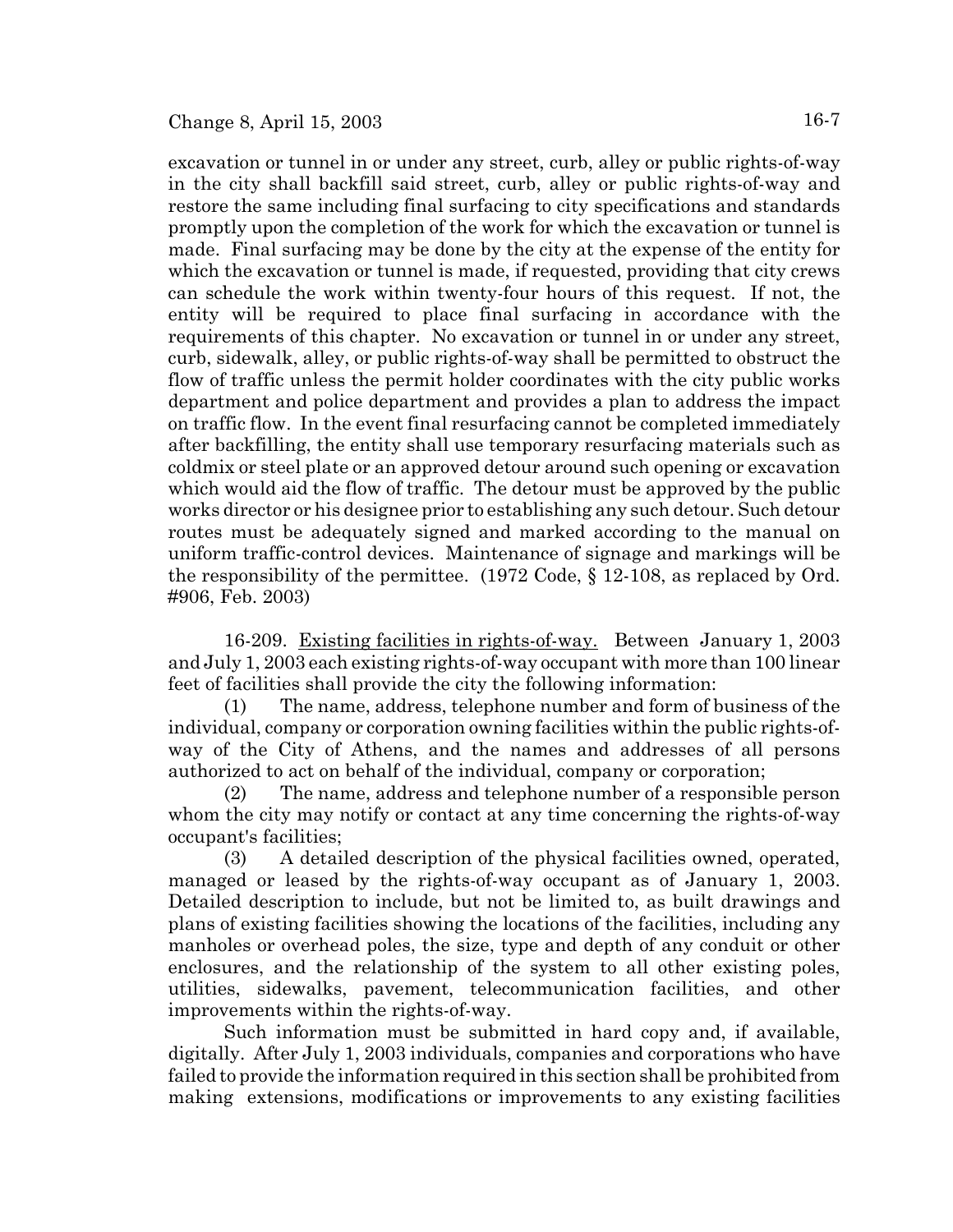within the rights-of-way of the City of Athens and will not be approved to install any new facilities within the rights-of-way of the City of Athens until the information required in this section is provided. Nothing in this section shall be construed as granting permission or authority for an unauthorized facility to remain in the city's rights-of-way. (as added by Ord. #906, Feb. 2003)

16-210. Perpetual care. Any person, firm, corporation, public or private utility, association, or others affecting a public rights-of-way within the city, shall be responsible for any defects which occur to the public facility within the public rights-of-way due to workmanship or materials. The cost for repairs shall be the responsibility of the utility owners of the facility which was placed within the City of Athens rights-of-way. The city's public works department will be responsible for making the repairs or having the work contracted. The city may allow the utility to make the repair if requested to do so. Repairs shall be made in accordance with specifications furnished by the City of Athens or the city's engineering consultants. (as added by Ord. #906, Feb. 2003)

16-211. Inspection. It shall be the responsibility of any person, firm, corporation, public or private utility, association, or others to call the director of public works for an inspection of the permitted facility as required by the rights-of-way construction permit. The permit shall specify, based upon the size and scope of the permitted work, the type of inspection to be required. The cost of all inspections shall be borne by the owner of the permitted work whether the work is performed by the staff of the City of Athens or by a third party service. The permittee is to be bound by the rules and regulations as specified on the permit. (as added by Ord. #906, Feb. 2003)

16-212.Specifications. Each rights-of-way construction permit shall be assigned a set of restoration specification standards. These specifications will be referenced by number and so indicated on the permit. It shall be the responsibility of the city public works department to maintain and provide the specification standards. The permittee may request a copy as required. The cost of the specification shall be limited to reproduction cost and paid by the permittee. (as added by Ord. #906, Feb. 2003)

16-213. Insurance. In addition to making the deposit hereinbefore provided to be made, each person applying for a rights-of-way construction permit shall file a certificate of insurance or other suitable instrument indicating that he is insured against claims for damages for personal injury as well as against claims for property damage which may arise from or out of the performance of the work, whether such performance be by himself, his subcontractor, or anyone directly or indirectly employed by him. Such insurance shall cover collapse, explosive hazards, and underground work by equipment on the street, and shall include protection against liability arising from completed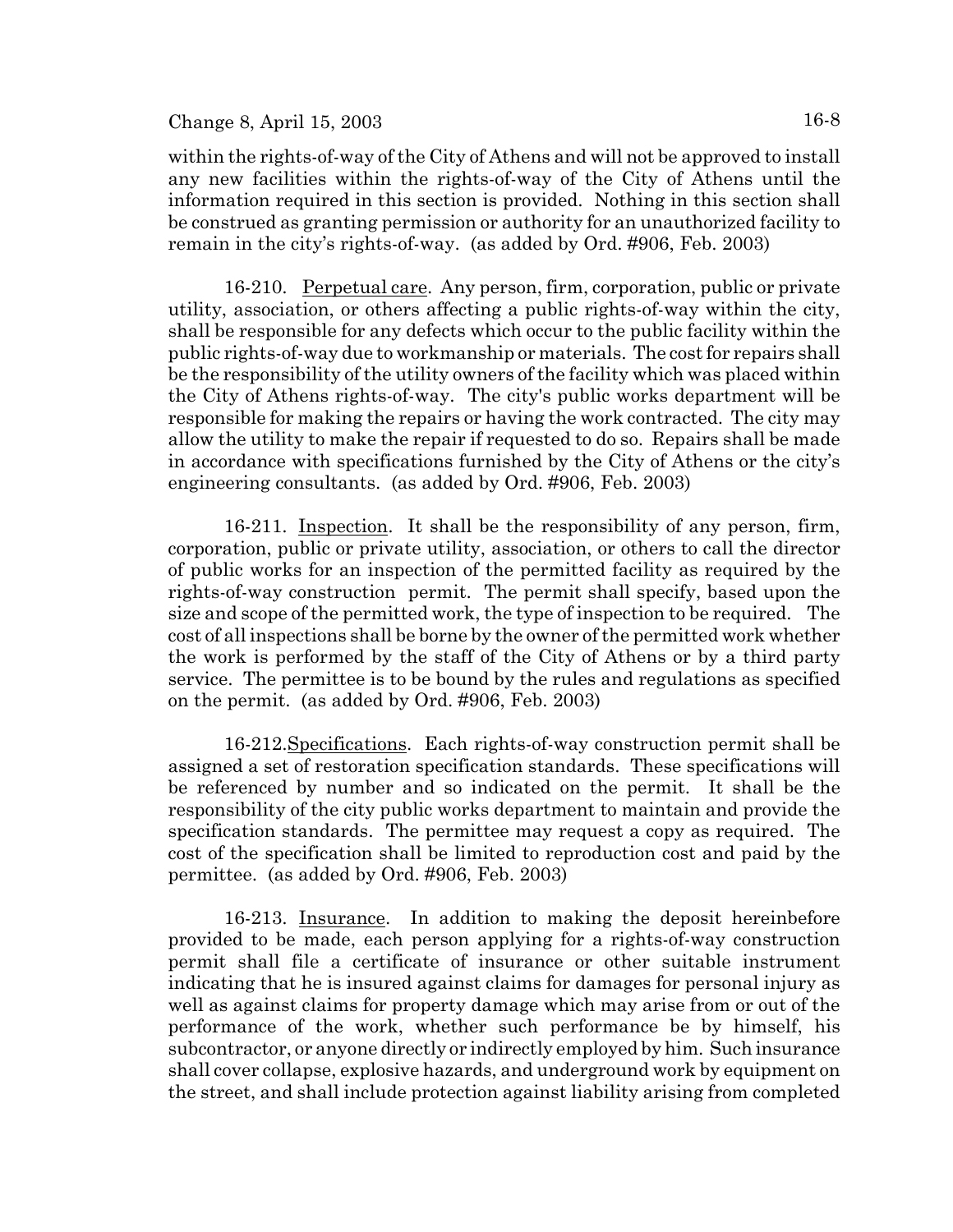operations. The amount of the insurance shall be prescribed by the city manager in accordance with the nature of the risk involved; provided, however, that the liability insurance for bodily injury in effect shall not be in an amount less than the current limits found in the Tennessee Governmental Tort Liability Act (Tennessee Code Annotated, §§ 29-20-101 et.seq.) or \$250,000 for each person and \$600,000 for each accident and for property damages an amount not less than \$85,000, with an aggregate of \$685,000 for all accidents, whichever is greater. (as added by Ord. #906, Feb. 2003)

16-214. Indemnification. Each rights-of way occupant and permittee shall, at its sole cost and expense, indemnify, hold harmless, and defend the city, its elected and appointed officials, officers, boards, commissions, commissioners, agents, employees, and volunteers against any and all claims, suits, causes of action (whether frivolous or otherwise), proceedings, and judgments for damages or equitable relief arising out of the installation, construction, maintenance, or operation of facilities by the rights-of-way occupant or permittee; the conduct of the rights-of-way occupant's business in the city; or in any way arising out of the rights-of-way occupant's enjoyment or exercise of the privileges granted by the city or applicable law, regardless of whether the act or omission complained of is authorized, allowed, or prohibited by the city, other applicable law, or the terms of any grant to occupy the rights-of-way.

Each rights-of-way occupant and permittee shall indemnify and hold harmless the city, and its elected and appointed officers, officials, boards, commissions, commissioners, employees, agents, and volunteers from and against any and all claims, demands, suits, or causes of action (whether frivolous or otherwise) of any kind or nature, and the resulting losses, costs, expenses, reasonable attorneys' fees, liabilities, damages, orders, judgments, or decrees sustained by the city arising out of, or by reason of, or resulting from or of the acts, errors, or omissions of the rights-of-way occupant or permittee, or its agents, independent contractors, or employees related to or in any way arising out of the construction, operation or repair of the facilities in question.

The indemnity provision of this section includes, but is not limited to, the city's reasonable attorneys' fees incurred in defending against any such action, claim, suit (whether frivolous or otherwise), or proceeding, as well as the reasonable value of any services rendered by the city attorney, or city staff or employees.

Nothing in this chapter shall be construed to waive any immunity the city enjoys under applicable law, or the Tennessee Constitution.

Acceptance of the provisions of this section shall be a condition of all rights to occupy city rights-of-way or to obtain a rights-of-way construction permit. (as added by Ord. #906, Feb. 2003)

16-215. Time limits. Each application for a permit shall state the length of time it is estimated will elapse from the commencement of the work until the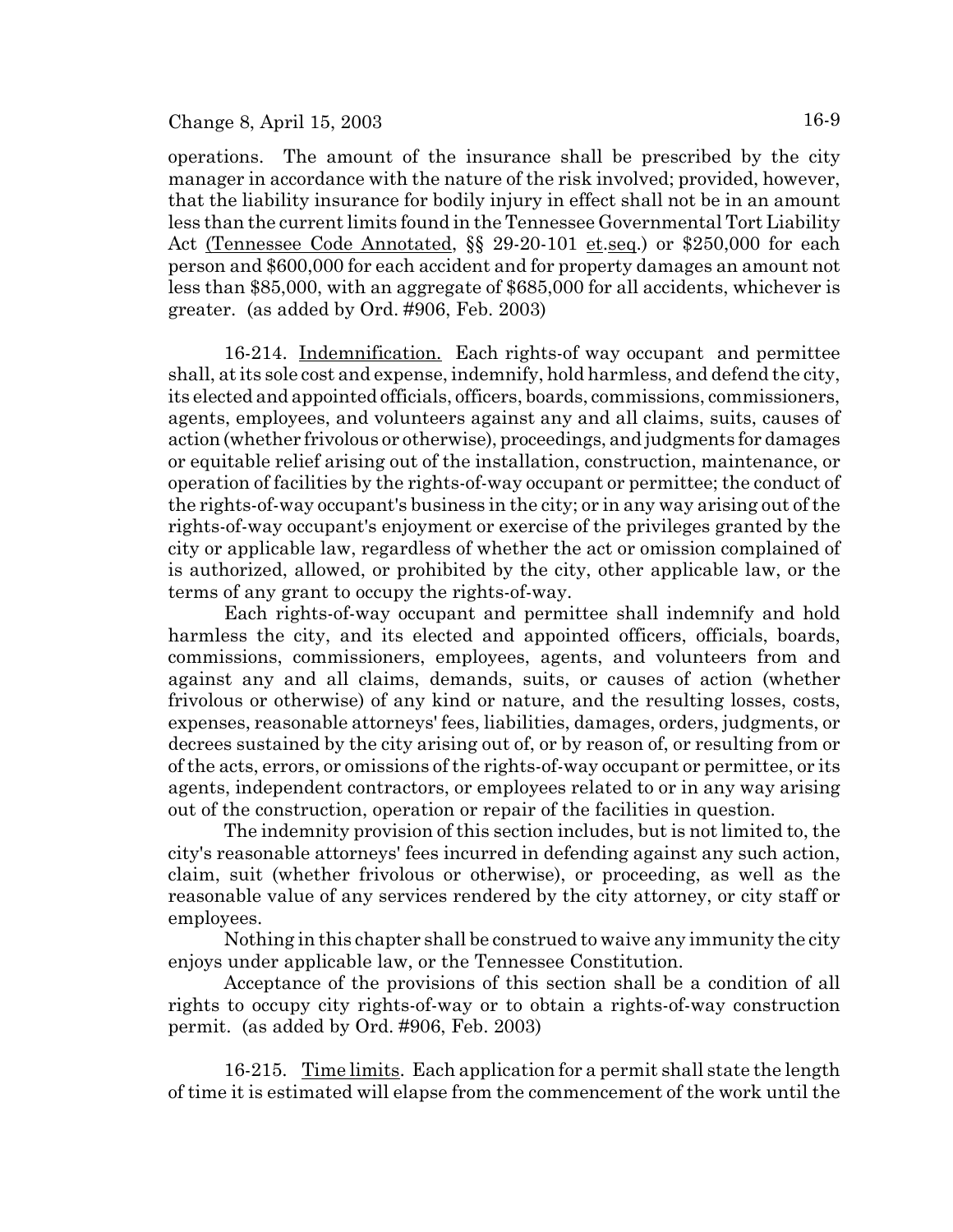restoration of the surface of the ground or pavement, or until the refill is made ready for the pavement to be put on by the city if the city restores such surface pavement. It shall be unlawful to fail to comply with this time limitation unless permission for an extension of time is granted by the city manager. (as added by Ord. #906, Feb. 2003)

16-216. Supervision. The city manager or his designee shall monitor all excavations and tunnels being made in or under any public street, curb, sidewalk, alley, or other public rights-of-way in the city and see to the enforcement of the provisions of this chapter. Notice shall be given to him before the work of refilling any such excavation or tunnel commences and said work may not commence until the inspector arrives at the site or gives verbal permission to proceed. (as added by Ord. #906, Feb. 2003)

16-217. Stop work order. If at any time that any person, firm, corporation, public or private utility, association, or others is making any cut or excavation in any street, curb, alley, or public rights-of-way, or is tunneling under any street, curb, alley, or public rights-of-way in the city and it is determined by the city manager or his designee that the work being performed is not in compliance with the city's regulations, state or federal regulations or recognized construction and/or safety practices, the city manager or his designee shall issue a stop work order and the person, firm, corporation, public or private utility, association, or others that is making the cut or excavation in any street, sidewalk, curb, alley, or public rights-of-way, or is tunneling under any street, sidewalk, curb, alley, or public rights-of-way shall cease work in the city's rights-of-way until corrective measures are taken and the city manager or his designee rescinds the stop work order. (as added by Ord. #906, Feb. 2003)

16-218. Facility relocation. A rights-of-way occupant shall, within three (3) months from the date of notification, at its own expense, permanently relocate, protect, or modify any part of its facility when required by the city by reason of traffic safety, public safety, road construction, change of street grade, installation of water, stormwater, or sanitary pipes, traffic signal devices, or any other types of city improvement projects. The city manager may recommend such actions in order to prevent interference by the rights-of-way occupant's facilities with: a present or future city use of the city's rights-of-way; or a capital improvement project funded and scheduled to be undertaken by the city; or an economic development project in which the city has an interest or investment. The city manager may also recommend such actions: when the public health, safety and welfare require it; or when necessary to prevent interference with the safety and convenience of ordinary travel over the rights-of-way, both vehicular and pedestrian; or when aboveground equipment is located in such a manner as to create an obstruction to a driver's line of sight. The rights-of-way occupant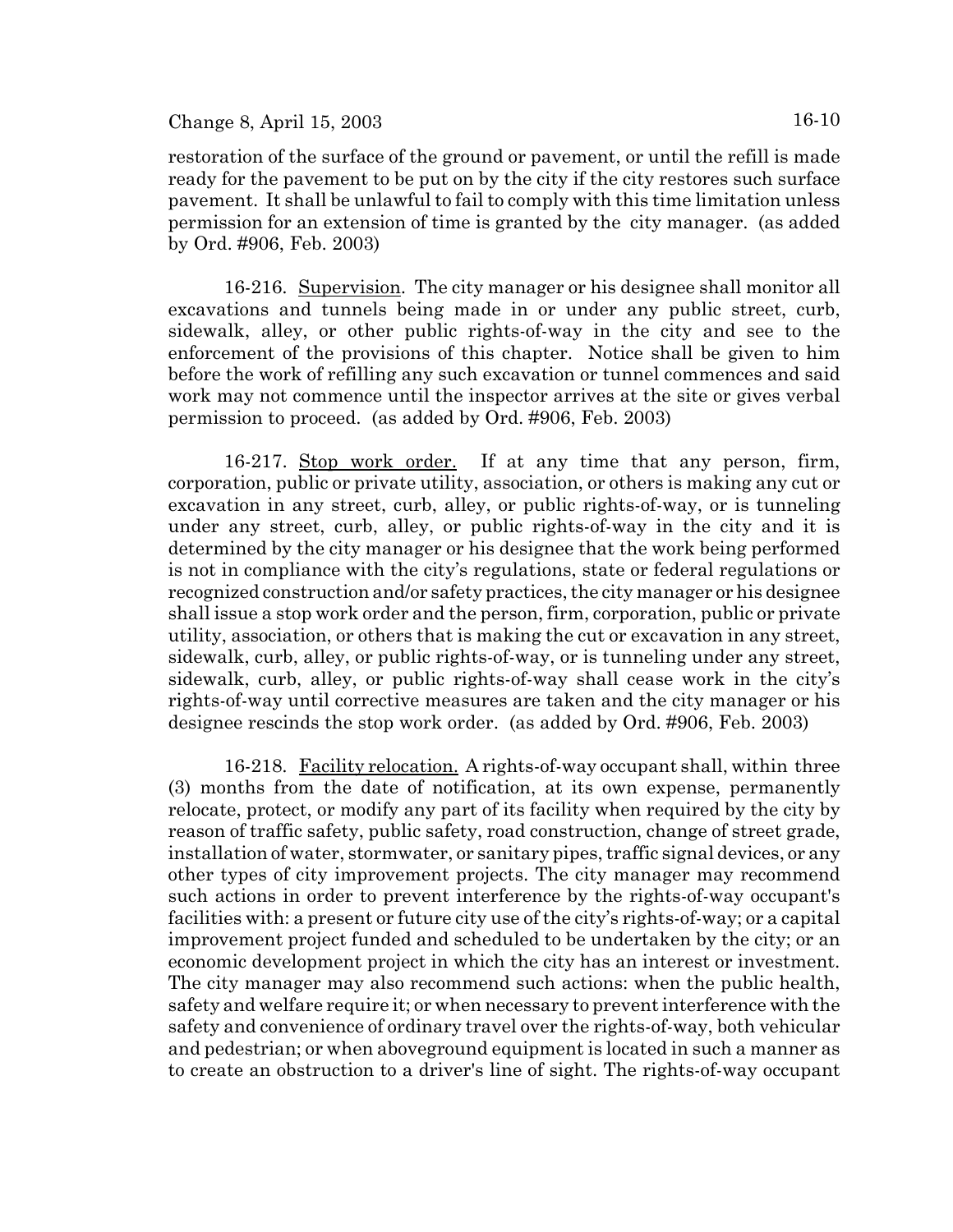may for due cause make application to the public works director for an extension to complete such relocation as required by this section.

Failure by the rights-of-way occupant to relocate its facilities within the three (3) months from date of notification shall result in the rights-of-way occupant being assessed liquidated damages for each day of the delay. The daily amount of liquidated damages shall be determined by the liquidated damages contained in any construction contract(s) the city may have entered into in conjunction with infrastructure improvements that necessitate the need for the rights-of-way occupant to relocate its facilities. In those cases where the city is performing the infrastructure improvements with city forces, the amount of the daily liquidated damages shall be the average of the daily liquidated damages amounts found in all city contracts for the past two years commencing with the date of notification referenced above. If the rights-of-way occupant fails to pay the city for the liquidated damages as charged, the total amount of liquidated damages (daily amount x the number of days delayed) shall be attached to the cost of any future permit the rights-of-way owner may apply for to install, extend or improve their facilities within the city's rights-of-way and no permit shall be issued until the total costs are paid. (as added by Ord. #906, Feb. 2003)

16-219. Violation and penalty. In addition to any other action the city may take against a permit holder in violation of this chapter, such violation shall be punishable under the general penalty provision of this code. Each day a violation occurs shall constitute a separate offense. (as added by Ord. #906, Feb. 2003)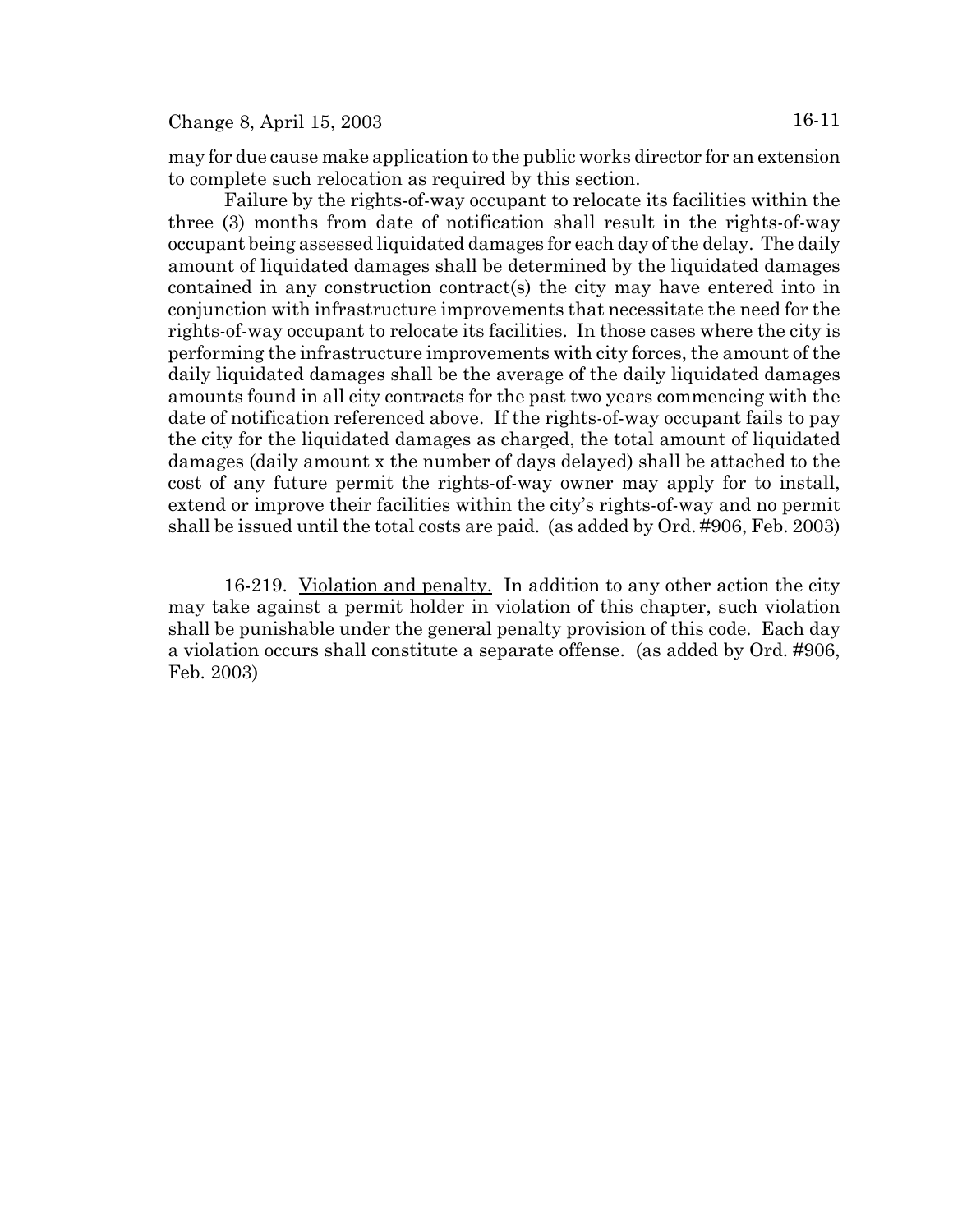#### STREET NAMES AND PROPERTY NUMBERS

#### **SECTION**

16-301. Street names. 16-302. Property numbers.

16-301. Street names. There is hereby established an official system of street names in the City of Athens as shown on a map of record in the city manager's office. The map is entitled "Street Map, Athens, Tennessee," and is dated April 1, 1962. It is incorporated herein and made a part of this section by reference.

The names of streets in the City of Athens shall remain as shown on said map unless officially changed by ordinance.

No new streets shall be accepted by the city nor any municipal improvements made therein until such streets have been named. When new streets are extensions of existing streets, the existing names shall be continued; if not extensions, they shall be given names which neither duplicate nor closely approximate street names already assigned. (1972 Code, § 12-301)

16-302. Property numbers. There is hereby established a uniform system of numbering properties and principal buildings in the City of Athens as shown on the map entitled "Property Numbering System, Athens, Tennessee," as administered by the city manager's office. The map is incorporated herein and made a part of this section by reference.

All properties or parcels of land within the corporate limits shall hereafter be identified by reference to the uniform numbering system adopted herein. All existing numbers of properties and buildings not in conformity with this uniform system shall be changed by the owner so as to conform forthwith.

Within zone 1, as shown on the map, a separate number shall be assigned for each twenty-five (25) feet of frontage.

Each principal building shall bear the number assigned to the frontage on which the front entrance is located. In case a principal building is occupied by more than one business or family dwelling unit, each separate front entrance of such principal building shall bear a separate number. The numerals shall be posted in such a manner as to be visible from the street on which the property is located and shall be not less than three (3) inches, measured from top to bottom. (1972 Code, § 12-302, modified)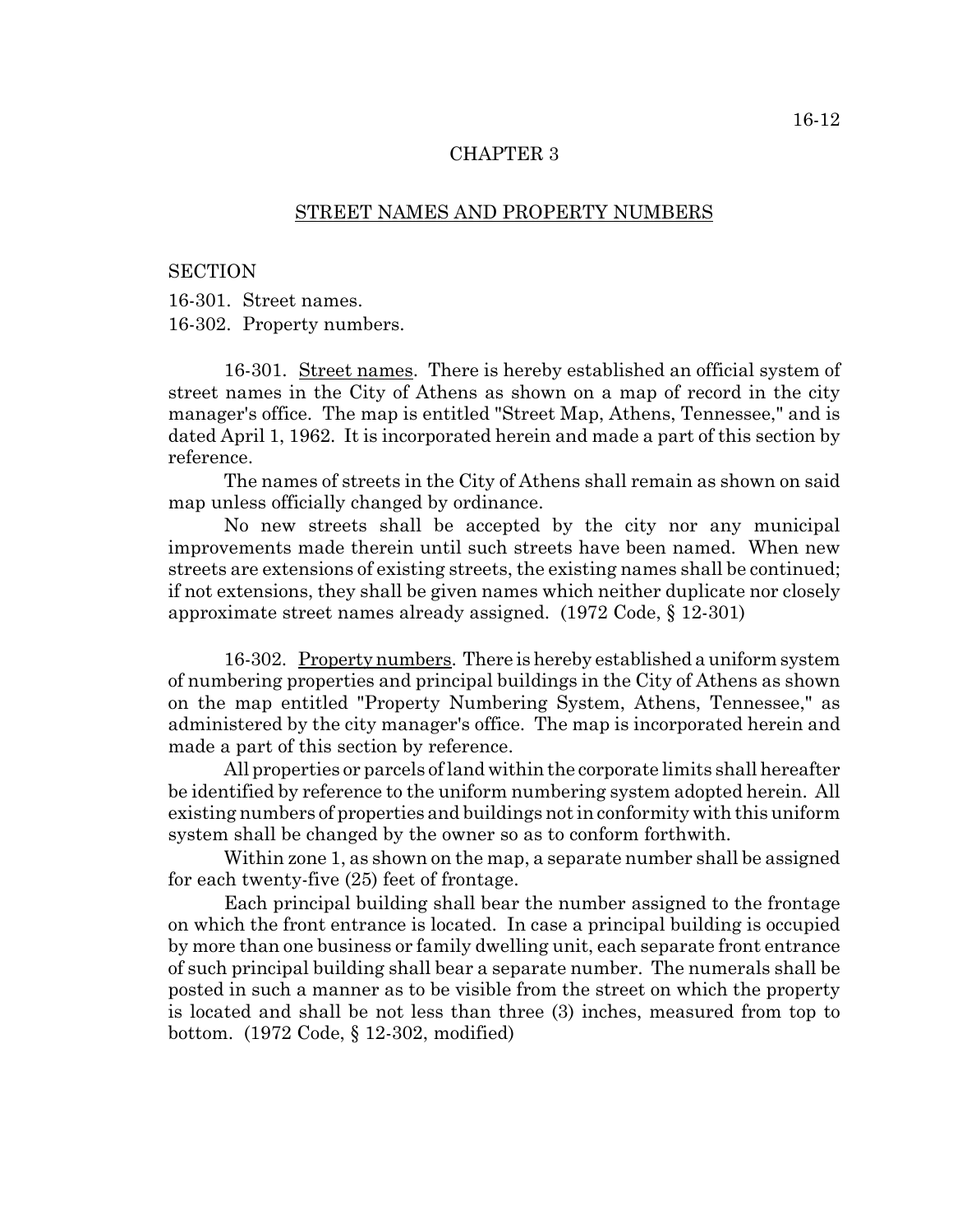### STREET POLICY

#### **SECTION**

- 16-401. Classification of streets.
- 16-402. Maintenance.
- 16-403. Originating improvements.
- 16-404. Financing improvements.
- 16-405. Specifications for construction.
- 16-406. Petitions.

16-401. Classification of streets. (1) The widths of "existing" and "proposed" streets shall from time to time be classified by the city council and the regional planning commission and shown on the City of Athens Street Map.

(2) "Existing" streets are only those streets which are shown as such on the Street Map. "Proposed" streets are contemplated streets through undeveloped property. Previous recording at the court house does not constitute an "existing" street. A street shall be opened only by resolution after prior approval of the planning commission. Building permits shall be issued only for property which abuts an "existing" street for 40 feet. (1972 Code, § 12-401)

16-402. Maintenance. The city shall maintain all "existing" streets in their present condition. A street ledger shall be maintained to list the condition of all "existing" streets and to note the addition of new streets as they are constructed. (1972 Code, § 12-402)

12-403. Originating improvements. (1) The city council may initiate abutting districts for any proposed or existing street within the corporate limits of the City of Athens. The city may also improve any street within the corporate limits of the city when it deems such improvement is in the best interests of the citizens and residents of said city.

(2) Other abutting districts may be initiated by the property owners or by developers by means of a subdivision in accordance with this title.

(3) Nothing in the street policy of the City of Athens as contained in this chapter shall be construed to limit and restrict the right of the City of Athens to initiate improvements by special assessment as provided by the Tennessee Code Annotated, § 7-32-101 and following, the same being the general state law governing street improvements by special assessment. (1972 Code, § 12-403)

16-404. Financing improvements. (1) Residential, commercial or industrial subdividers shall pay the entire cost of streets and improvements, except as qualified in (2) below.

(2) Abutment districts shall be financed 50% by property owners and 50% by the city, except as qualified by (4) below.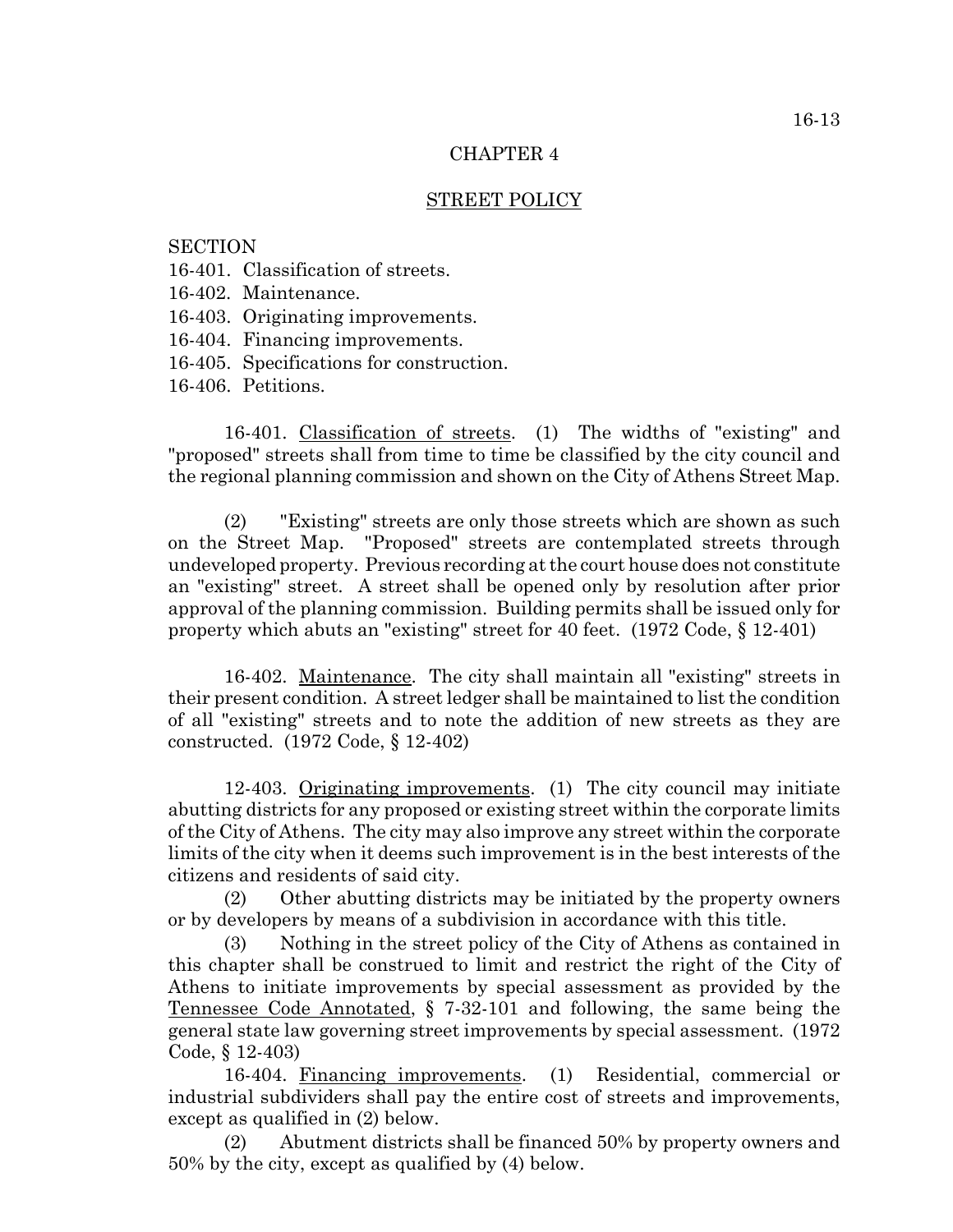(3) Conservation districts shall be financed entirely by the city.

(4) In all cases the city shall pay the additional cost where the improvements required exceed the following limits:

(a) 36' wide street

(b) 8" diameter sanitary sewer

(c) Any size sanitary sewer which has not been connected to the city collection system within 6 months of the completion of the street.

(d) Storm sewers over 15" but not over 24" in diameter. (Where storm sewers larger than 24" in diameter are required, drainage swales may be installed outside the curb line.) (1972 Code, § 12-404)

16-405. Specifications for construction. (1) The city council shall determine the character and type of construction and materials to be used in the construction of council initiated street improvements and shall determine whether any or all of the work shall be done by contract or by city force account.

(2) All streets shall be first approved by the planning commission and shall be sized according to their classification. All streets shall meet the Subdivision Regulation Standards except for area accesses or council initiated improvements. Building permits shall not be issued for property abutting area accesses or driveways until said street is improved to meet Subdivision Regulation Standards. (1972 Code, § 12-405)

16-406. Petitions. (1) Abutment districts are available for residents on any "existing" street and may include streets, sidewalks, sanitary sewers and storm sewers.

(2) Conservation districts shall be determined by a Housing Analysis for Urban Renewal under the direction of the planning commission. Abutting property owners in conservation districts will be required to improve their houses or property as recommended by the housing analysis.

(3) All requests for improvements under the abutment district or the conservation district shall be made by petition to the city council on petition forms prepared and furnished by the City of Athens.

(4) Limitation of petitions. No petition will be considered unless the owners of 51% of the footage represented sign the petition. No petition shall be considered by the city council for the full proposed improvement of less than one block of a street except in case of storm sewers. A block is defined as that part of a street between two intersecting streets. Petitions for sidewalk improvement shall be separate from other improvements.

(5) Factors of considering petitions by the city council. The following factors shall be considered by the city council when considering each petition for street improvements:

(a) Time of filing petition with city manager.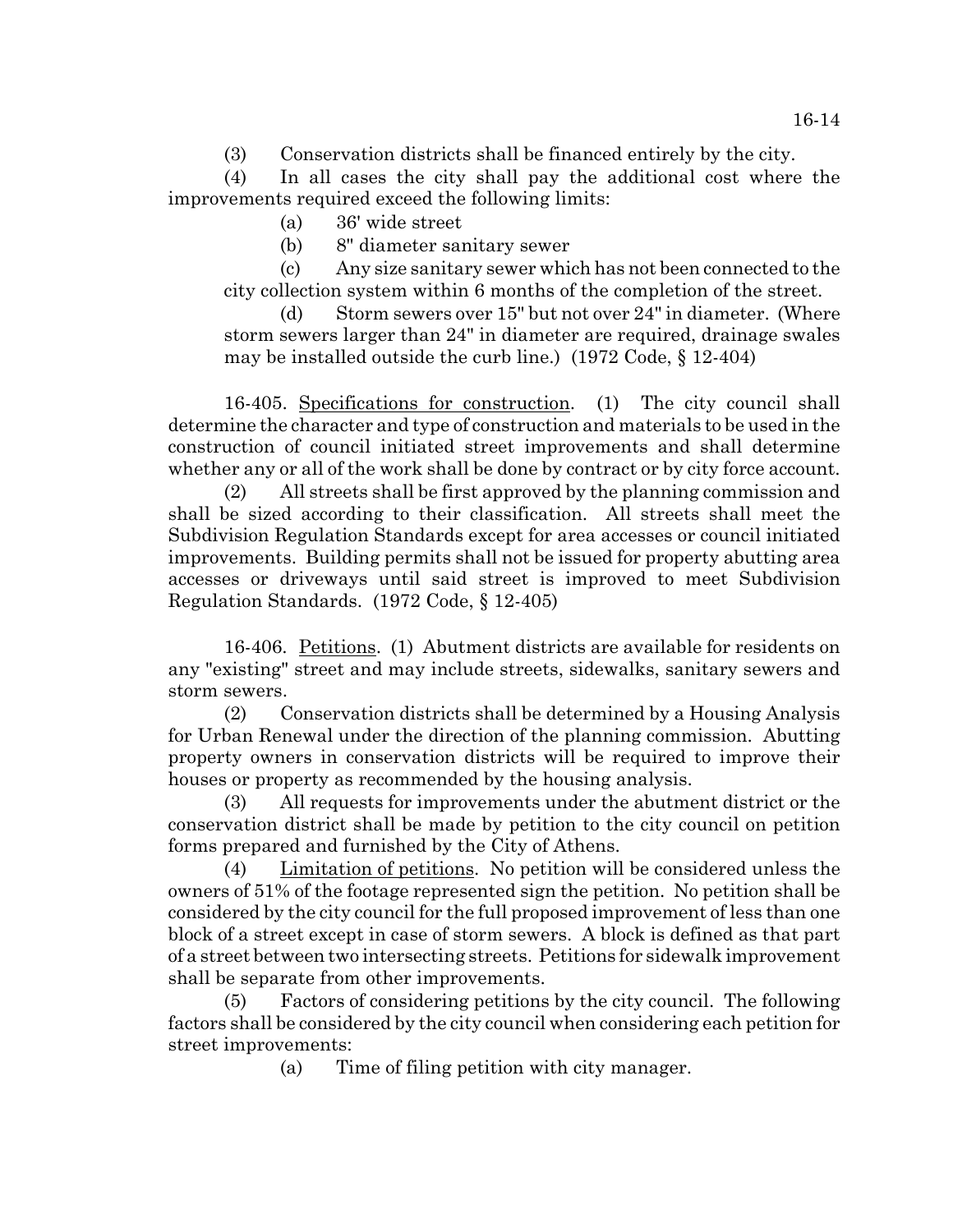(b) Classification of street or streets proposed to be improved in the city street system.

(c) Percentage of development of lots on street or streets proposed to be improved.

(d) Estimated unit cost of the proposed improvement.

(6) Assessment and charges. Assessments shall be payable in cash, or if any property owner should so elect and give notice to the fact in writing to the City of Athens, such property owner shall have the option and privilege of paying the assessments in five equal installments, such installments to bear interest at the rate of 6% per annum from the date of the confirmation of the assessment roll. (1972 Code, § 12-406)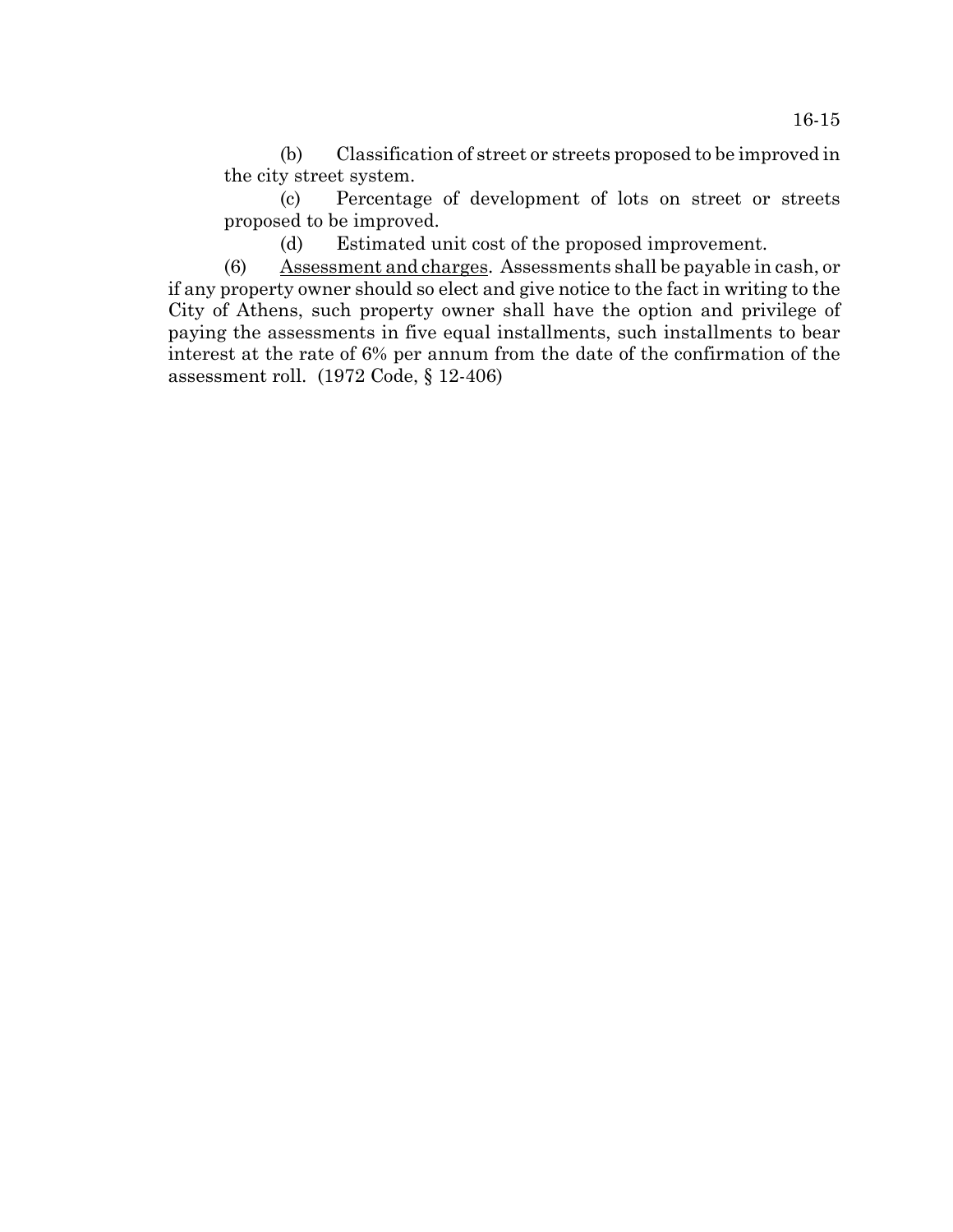### SKATEBOARDING AND ROLLER SKATING

### **SECTION**

- 16-501. Skateboarding, roller skating, roller blades and similar activities prohibited in certain designated areas.
- 16-502. Definitions.
- 16-503. Designation of private property as no skateboarding, roller skating, or roller blading area.
- 16-504. Posting of signs; required content.
- 16-505. Penalties.
- 16-506. Exemption from the provisions of this chapter.

16-501. Skateboarding, roller skating, roller blades and similar activities prohibited in certain designated areas. It shall be unlawful and subject to punishment in accordance with the provisions of this chapter, for any person utilizing or riding upon any skateboard, roller skates, roller blades, or a similar device to ride or move about upon such device in or on the public property defined hereafter, or private property when the private property has been designated by the owner by the procedure outlined in § 16-503 hereafter and posted as outlined in § 16-504 hereafter as a no skateboarding, roller skating, roller blading or similar activity area. (as added by Ord. #962, Nov. 2007, and amended by Ord. #976, Feb. 2009)

16-502. Definitions. For the purposes of this chapter, the following words shall have the meanings ascribed:

(1) "Private property" shall mean any property held by private interests, which is used primarily for business, commercial, office space, religious, multi-family or recreational purposes. This shall also include the parking facilities for these "private property" areas.

(2) "Public property" shall mean any property owned or maintained by the City of Athens within the downtown business district which is defined as that area upon and within the interior of the boundaries of Green Street, College Street, Hill Street and Park Street as shown on the map of the City of Athens attached hereto and incorporated herein by reference, including, but not limited to city streets and sidewalks. "Public property" shall also mean any property, wherever situated, owned or maintained by any public utility.

(3) "Roller skates" or "roller blades" shall mean any footwear or device which may be attached to the foot or footwear, to which wheels are attached, including wheels that are "inline" and where such wheels may be used to aid the wearer in moving or propulsion. Heelys are not included in the definition of roller skates or roller blades.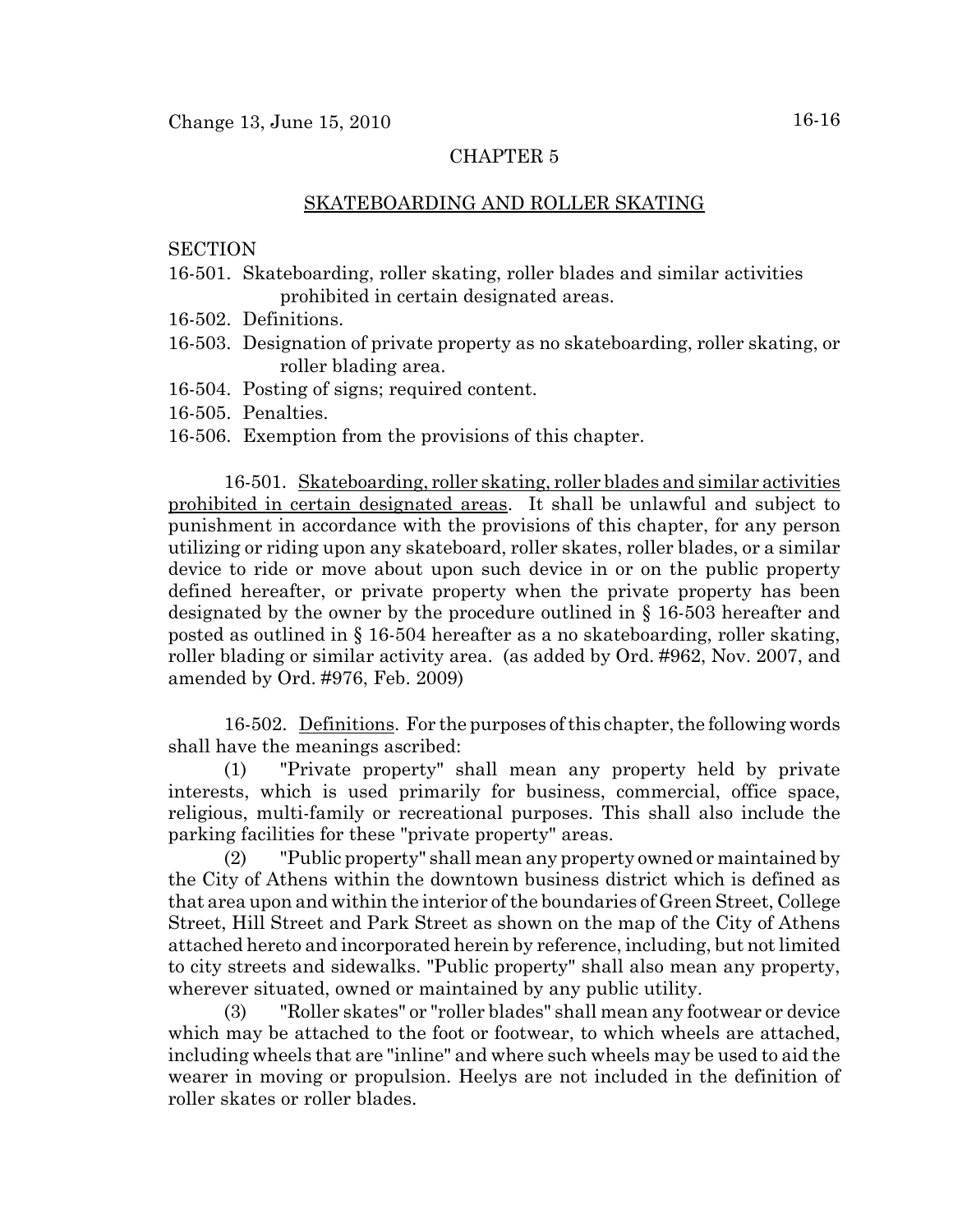$Change 13, June 15, 2010$   $16-17$ 

(4) "Skateboards" shall mean a board of any material which has wheels attached to it and which is propelled or moved by human, gravitational, or mechanical power. Skateboards shall include a board which has wheels attached to it and a device or mechanism to turn or control the wheels, such boards commonly referred to as "Razors." (as added by Ord. #962, Nov. 2007, and amended by Ord. #976, Feb. 2009)

16-503. Designation of private property as no skateboarding, roller skating, or roller blading area. (1) If the property is owner-occupied property, the owner shall submit a written application requesting a designation of a no skateboarding, roller-skating or roller blading.

(2) If the property is occupied by tenants of the owner, then the tenants may submit a written application with the exception that for multi-family property, two-thirds (2/3) of the tenants must sign supporting a designation of no skateboarding or roller skating, roller blading, and the application shall also contain the written consent of the property owner or his or her designated representative. (as added by Ord. #962, Nov. 2007)

16-504. Posting of signs required, content. Prior to the enforcement upon private property of the prohibition on skateboarding, roller-skating, or roller blading, or similar activity, the area so designated shall be posted with signs, which provide substantially as follows:

> Skateboarding, roller skating or similar activity is prohibited by, Title 16, Chapter 5, of the Athens Municipal Code. Any violation is punishable by a fine of up to \$50.00

Such prohibition shall apply to the property or area so designated once the property or area has been posted with signs in plain view at all vehicular entrances to the property or area or at prominent locations therein. Signs of appropriate size and wording will be provided to property owners upon approval of an application for a particular location to be designated as a no skateboarding, roller skating, or similar activity area. It shall be the responsibility of the property owner or tenant(s) to post signs in appropriate locations to be designated by the appropriate city officials and to maintain all signs thereafter. (as added by Ord. #962, Nov. 2007)

16-505. Penalties. Any violation of this chapter is deemed an infraction, punishable by a fine of up to fifty dollars (\$50.00). (as added by Ord. #962, Nov. 2007)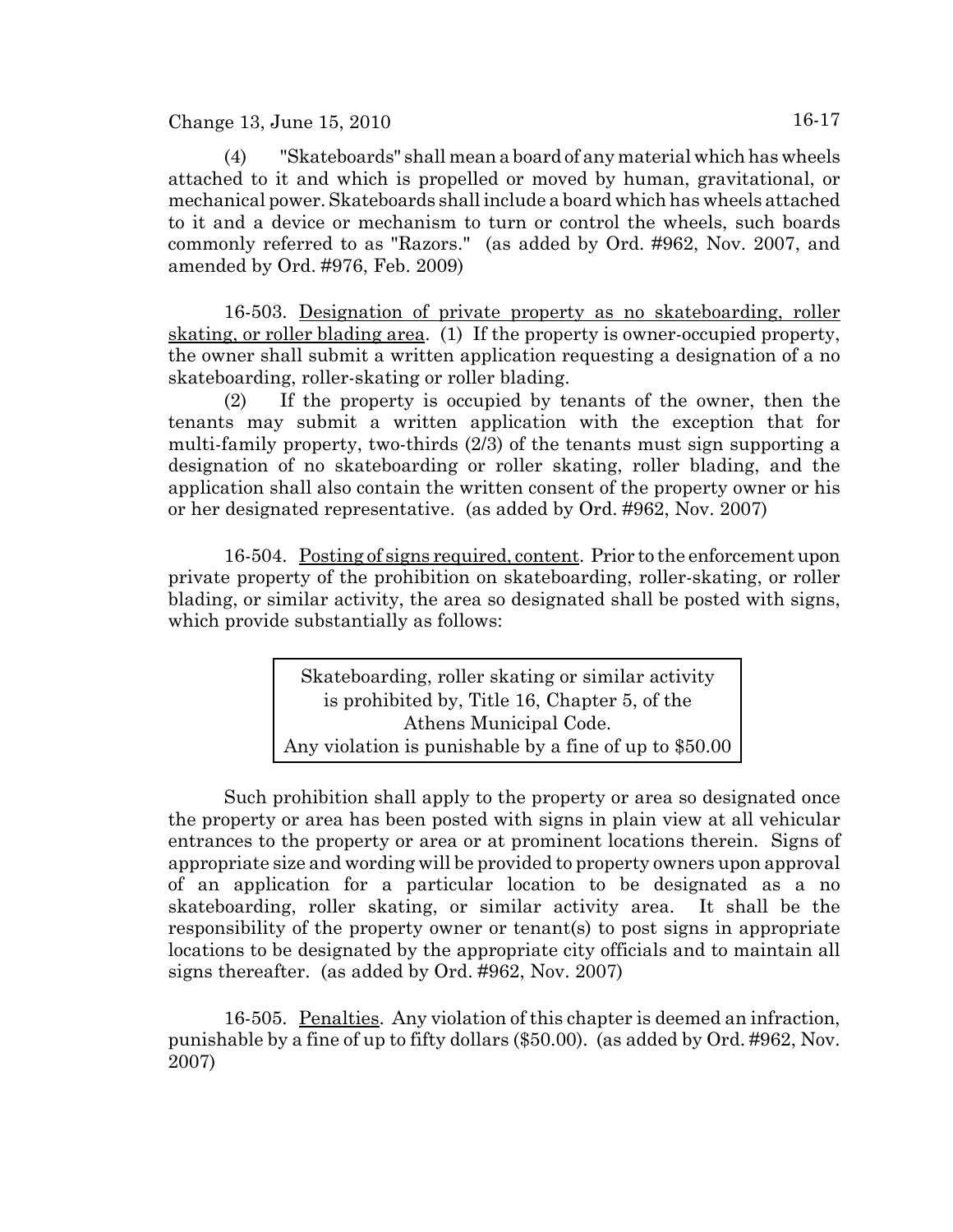16-506. Exemption from the provisions for this chapter. Any device designated, intended, and used solely for the transportation of infants, the handicapped or incapacitated persons, devices designed, intended, and used for the transportation of merchandise to and from the place of purchase and other wheeled devices, when being used for either of these purposes shall be exempt from this chapter. Furthermore, the board of Athens City Council may, by resolution, suspend the enforcement provisions of this chapter to accommodate special events when so requested by the event organizer. (as added by Ord. #962, Nov. 2007)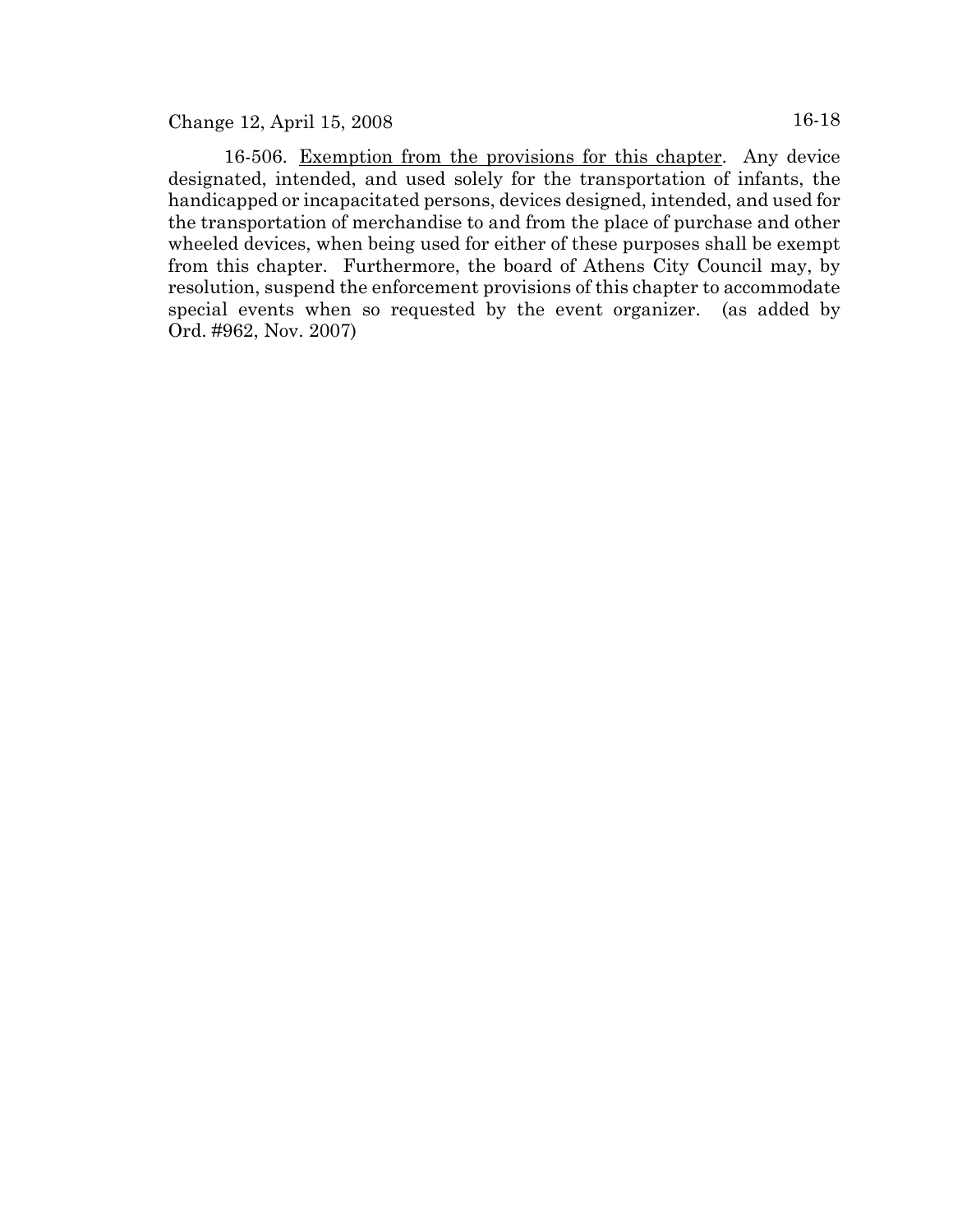# CLOSURE AND ABANDONMENT OF STREETS OR RIGHTS-OF-WAY

### **SECTION**

16-601. Purpose.

16-602. Definitions.

16-603. Initiation of closure or closure and abandonment.

16-604. Requests for closure or closure and abandonment.

16-605. Fees for closure or closure and abandonment.

16-606. Submittals required with abandonment requests.

16-607. Departmental review required.

16-608. Athens Municipal/Regional Planning Commission review required.

16-609. Procedure for council approval.

16-610. Compensation for closure.

16-611. Compensation for abandonment.

16-601. Purpose. The purpose of this chapter is to establish procedures for the closure or closure and abandonment of streets and rights-of-way within the City of Athens. (as added by Ord. #996, June 2011)

16-602. Definitions. For the purposes of this chapter the following definitions shall apply:

(1) "Abandonment." The letting go of, or "vacating" of, public interest in a property. After a street or right-of-way is abandoned, the public no longer has a right to use the property for access.

(2) "Closure." The preventing of public vehicular use of a street or right-of-way. When a street or right-of-way is closed without abandonment public interest in the property is retained.

(3) "Right-of-way." The area dedicated for public use as a street or alley whether developed or undeveloped.

(4) "Street." Any public street or alley, including right-of-way, within the city. (as added by Ord. #996, June 2011)

16-603. Initiation of closure or closure and abandonment. There are two (2) alternatives for the initiation of the closure or closure and abandonment of a street right-of-way. First, the owners of an interest in any real property abutting upon any street or right-of-way may request that the council consider the closure or closure and abandonment of the street or right-of-way. Second, the council may itself initiate the closure or closure and abandonment of a street or right-of-way. (as added by Ord. #996, June 2011)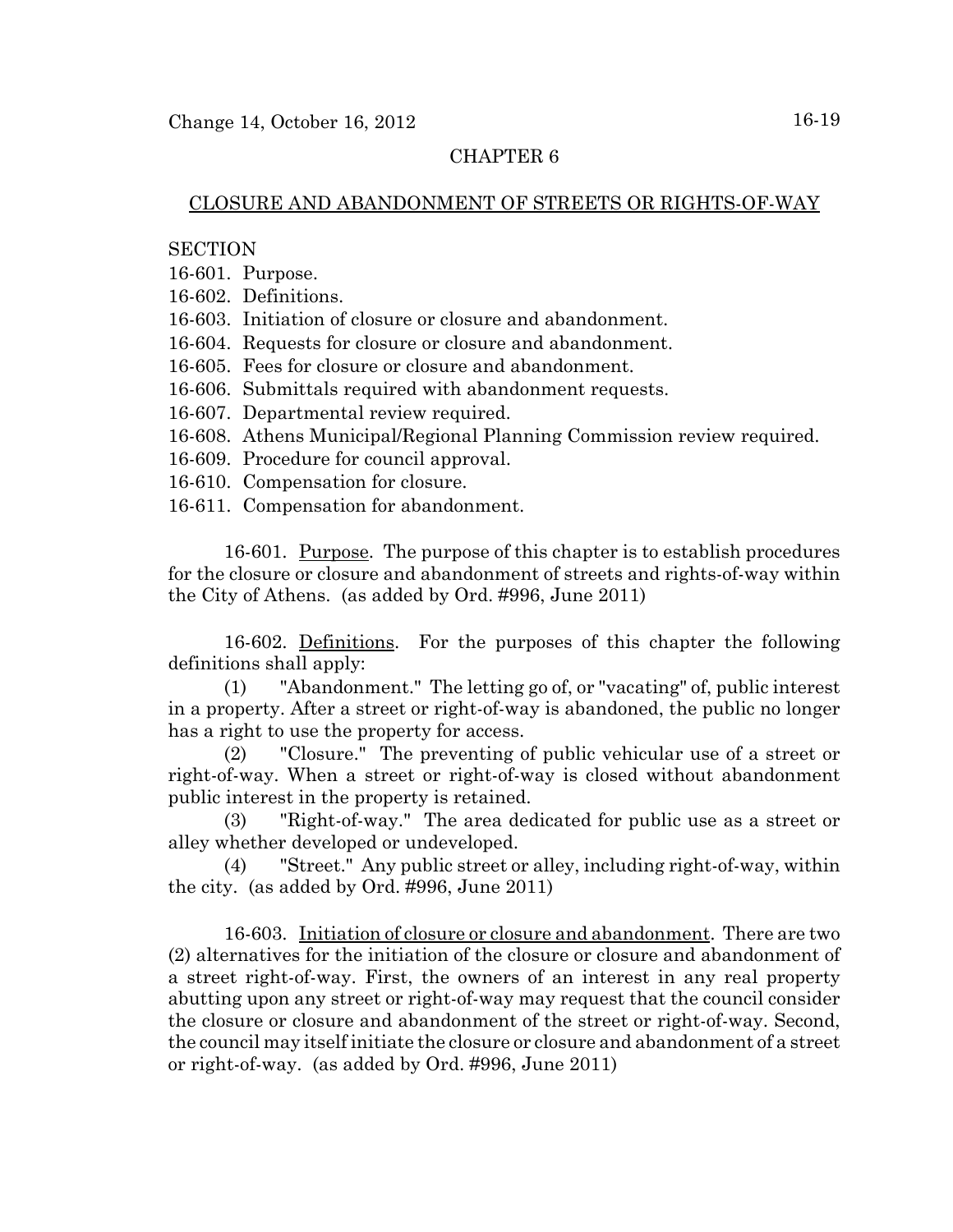Change 14, October 16, 2012 16-20

16-604. Requests for closure or closure and abandonment. All requests for the closure or closure and abandonment of streets or rights-of-way shall be submitted in writing to the community development department and shall include the reasons for such a request. The request shall include proof in the form of a signed petition, or other written documentation, that all other property owners affected by the proposed closure or closure and abandonment have been contacted and concur with the request. (as added by Ord. #996, June 2011)

16-605. Fees for closure or closure and abandonment. Every request for the closure of a street or right-of-way, or any part thereof, shall be accompanied by a nonrefundable fee in the amount of fifty dollars (\$50.00). If the request is also for the abandonment of a street or right-of-way, the nonrefundable fee shall be one hundred dollars (\$100.00). These fees shall be used to defray the administrative cost incurred in processing the petition and publishing, posting and mailing notices, plus any consulting costs incurred by the city during the review process. (as added by Ord. #996, June 2011)

16-606. Submittals required with abandonment requests. Every request for the abandonment of a street or right-of-way, or any part thereof, shall be accompanied by the following information:

(1) Survey prepared by a registered land surveyor indicating the specific parcels abutting the street or right-of-way proposed for abandonment.

Exact legal description of the portion of the street or right-of-way proposed for abandonment prepared by a registered land surveyor. (as added by Ord. #996, June 2011)

16-607. Departmental review required. Upon receipt of a request for the closure or closure and abandonment of a street or right-of-way, or any part thereof, the community development department shall notify all applicable city departments, including fire, police, public works, water quality control, gas and electric departments. Comments shall be received from these departments prior to the community development department submitting the request to the Athens Municipal/Regional Planning Commission for review. (as added by Ord. #996, June 2011)

16-608. Athens Municipal/Regional Planning Commission review required. All proposals for the closure or closure and abandonment of a street or right-of-way, whether city initiated or initiated as a result of a petition, shall be reviewed by the Athens Municipal/Regional Planning Commission. The following procedure shall apply for Athens Municipal/Regional Planning Commission review of all proposals for the closure or closure and abandonment of a street or right-of-way: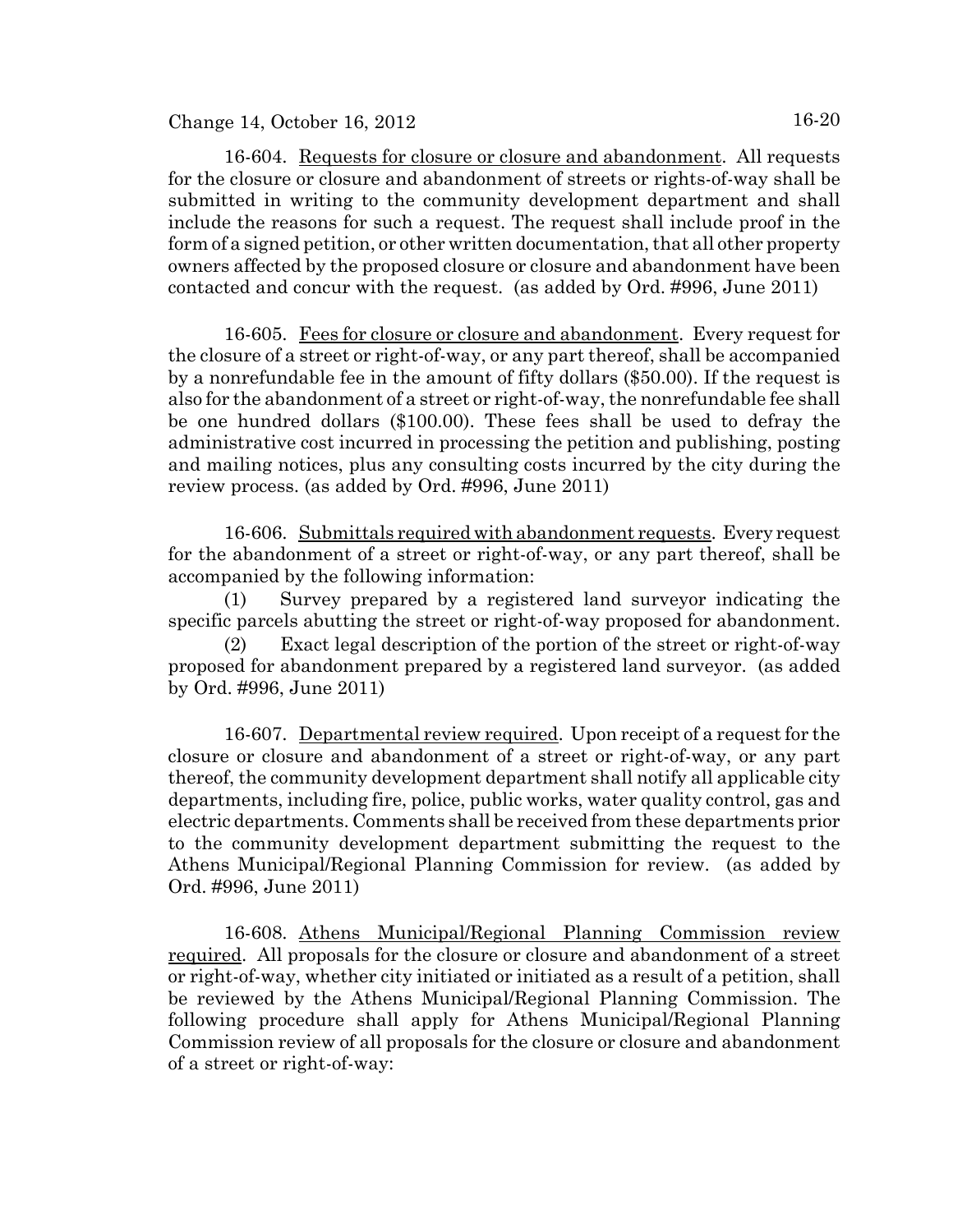Change 14, October 16, 2012 16-21

(1) All owners of real property abutting a street or right-of-way proposed for closure or closure and abandonment shall be notified by the community development department in writing of the time and place at which the Athens Municipal/Regional Planning Commission will consider the matter.

(2) The community development department shall provide a recommendation for or against closure and/or abandonment and shall provide the comments from the applicable city departments.

(3) The Athens Municipal/Regional Planning Commission shall hold a public hearing prior to considering the matter for action.

(4) The recommendation of the Athens Municipal/Regional Planning Commission to the council shall be for the approval, approval with conditions, or disapproval of the closure or abandonment. (as added by Ord. #996, June 2011)

16-609. Procedure for council approval. The Council of the City of Athens may or may not approve the closure and/or abandonment of a street or right-ofway, or any part thereof, with such conditions or limitations as the council deems necessary and proper to preserve any public use or benefit. Council approval may contain a provision retaining or requiring conveyance of easements for construction, repair and maintenance of existing and future utilities and services. (as added by Ord. #996, June 2011)

16-610. Compensation for closure. Where a street closure has been initiated by request, the owners of property signing the petition shall pay to the city, prior to the effective date of the closure of the street, a sum equal to the cost of physical closure as required by the department of public works. If the street closure has been initiated by the city the payment of such sum shall not be required. Upon determination by the department of public works of the cost of physical closure of the street, the city manager or designee shall notify the representatives of the petitioners of the amount of required compensation. The payment shall be delivered to the city manager or designee who, upon receipt of payment, shall transmit it to the finance department for deposit in the city's general fund. (as added by Ord. #996, June 2011)

16-611. Compensation for abandonment. The following provisions shall apply for compensation to the city for the abandonment of a street or right-ofway, or any part thereof:

(1) Determination of payment amount. Where an abandonment has been initiated by request, the owners of the property abutting the area vacated shall pay to the city, prior to the effective date of the abandonment of the area, a sum equal to the appraised value of the area vacated plus the full cost of physical closure and street repairs as required by the department of public works. Where the abandonment has been initiated by the city the payment of such sum shall not be required.